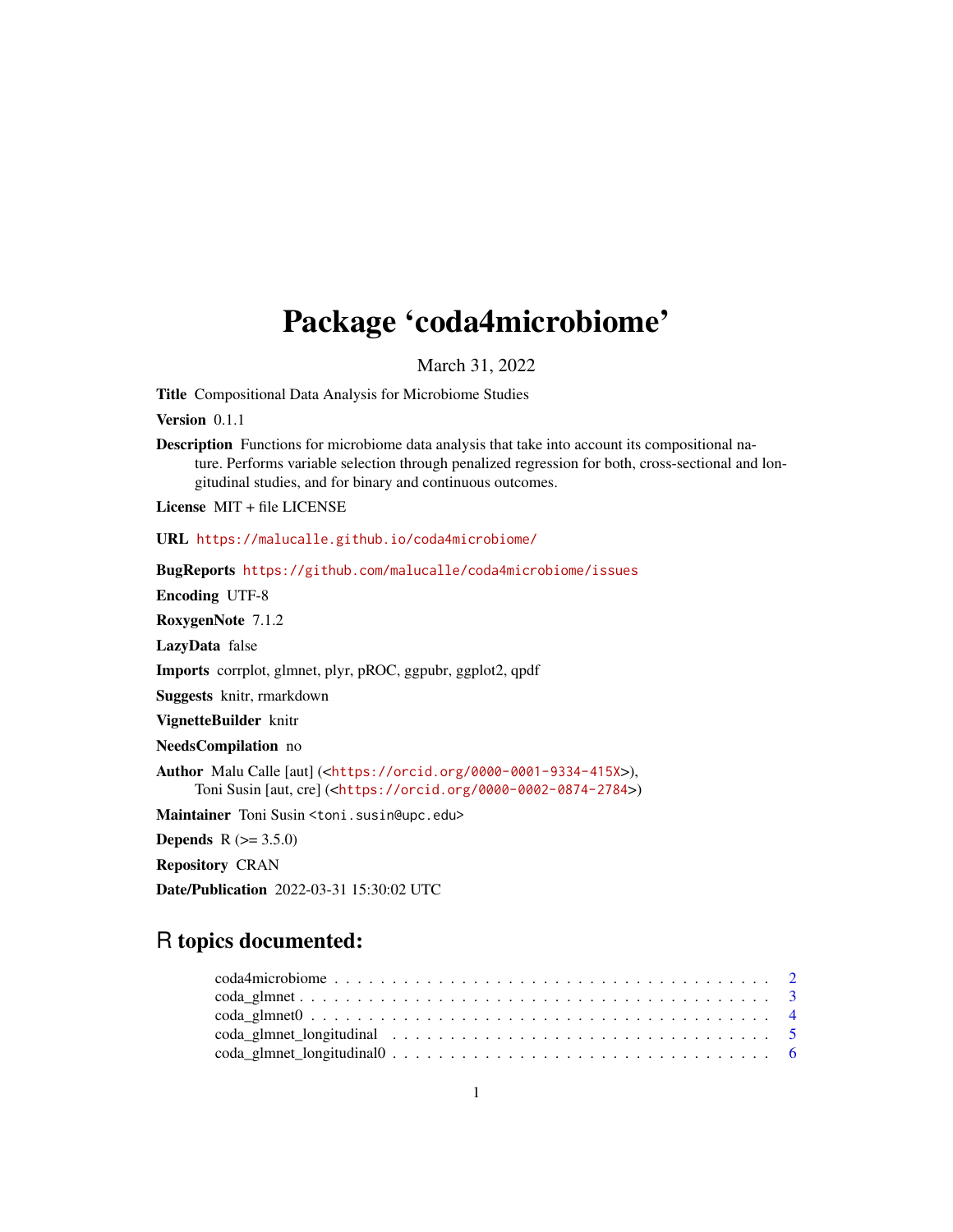<span id="page-1-0"></span>

| 10 |
|----|
| 10 |
| 11 |
| 12 |
| 14 |
| 15 |
| 16 |
| 17 |
| 17 |
| 18 |
| 19 |
| 20 |
| 20 |
| 21 |
| 22 |
| 22 |
| 24 |
| 24 |
| 25 |
| 26 |
| 26 |
| 27 |
| 27 |
| 28 |
| 28 |
| 29 |
| 29 |
| 30 |
| 31 |

coda4microbiome *coda4microbiome: Compositional Data Analysis for Microbiome Studies*

# Description

This package provides a set of functions to explore and study microbiome data within the CoDA framework, with a special focus on identification of microbial signatures (variable selection).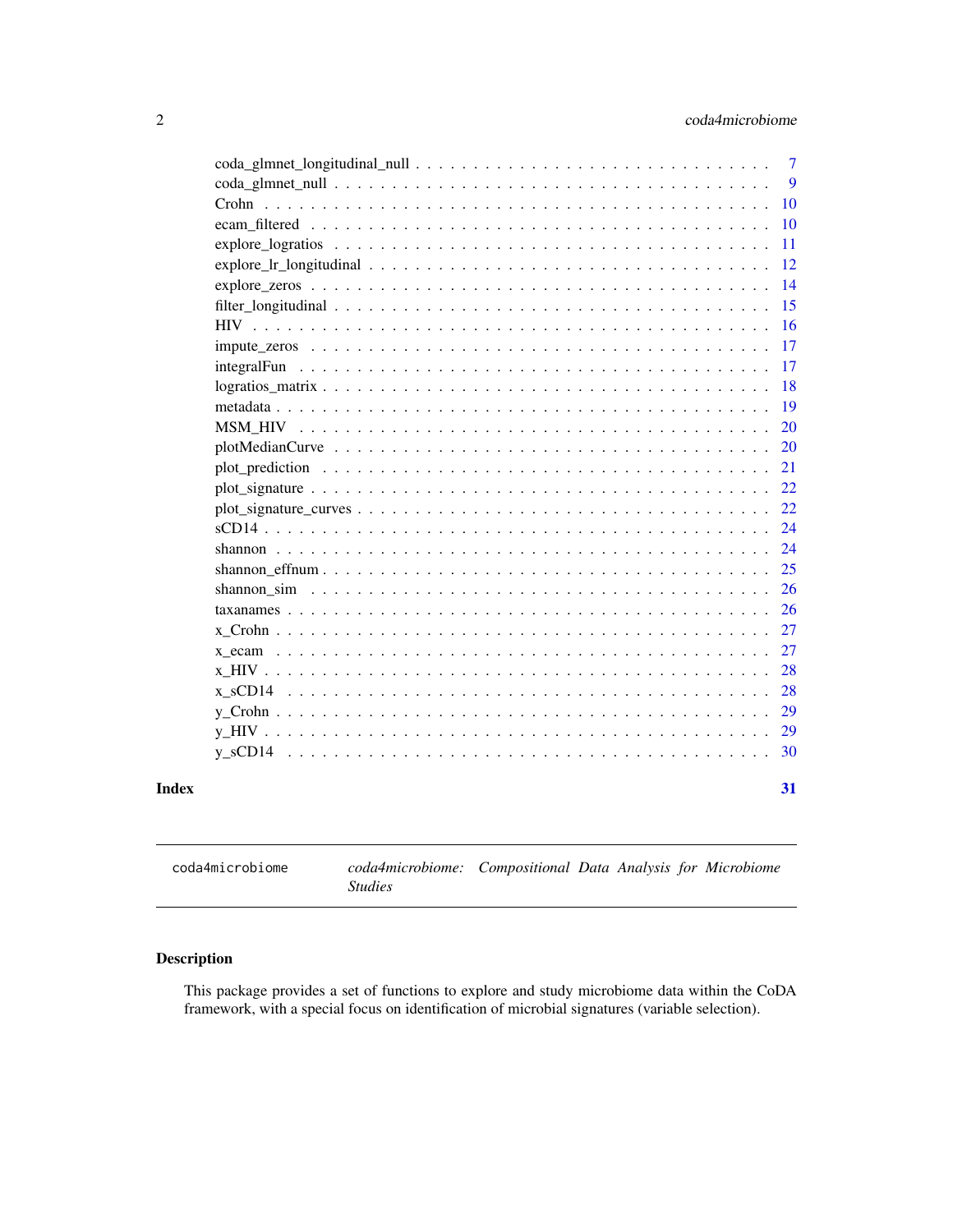<span id="page-2-0"></span>

#### Description

Microbial signatures in cross-sectional studies. The algorithm performs variable selection through penalized regression on the set of all pairwise log-ratios. The result is expressed as the (weighted) balance between two groups of taxa. It allows the use of non-compositional covariates.

#### Usage

```
coda_glmnet(
  x,
  y,
  covar = NULL,
  lambda = "lambda.1se",
  nvar = NULL,alpha = 0.9,
 nfolds = 10,
  showPlots = TRUE
)
```
# Arguments

| X         | abundance table (rows are samples, columns are variables (taxa))           |
|-----------|----------------------------------------------------------------------------|
| y         | outcome (binary or continuous)                                             |
| covar     | $data frame with covariates (default = NULL)$                              |
| lambda    | $penalization parameter (default = "lambda. 1 se")$                        |
| nvar      | number of variables to use in the glmnet. fit function (default $= NULL$ ) |
| alpha     | elastic net parameter (default = $0.9$ )                                   |
| nfolds    | number of folds                                                            |
| showPlots | if TRUE, shows the plots (default $=$ TRUE)                                |

#### Value

if y is binary: list with "taxa.num","taxa.name","log-contrast coefficients","predictions","apparent AUC","mean cv-AUC","sd cv-AUC","predictions plot","signature plot" if not:list with "taxa.num","taxa.name","logcontrast coefficients","predictions","apparent Rsq","mean cv-MSE","sd cv-MSE","predictions plot","signature plot"

#### Author(s)

M. Calle - T. Susin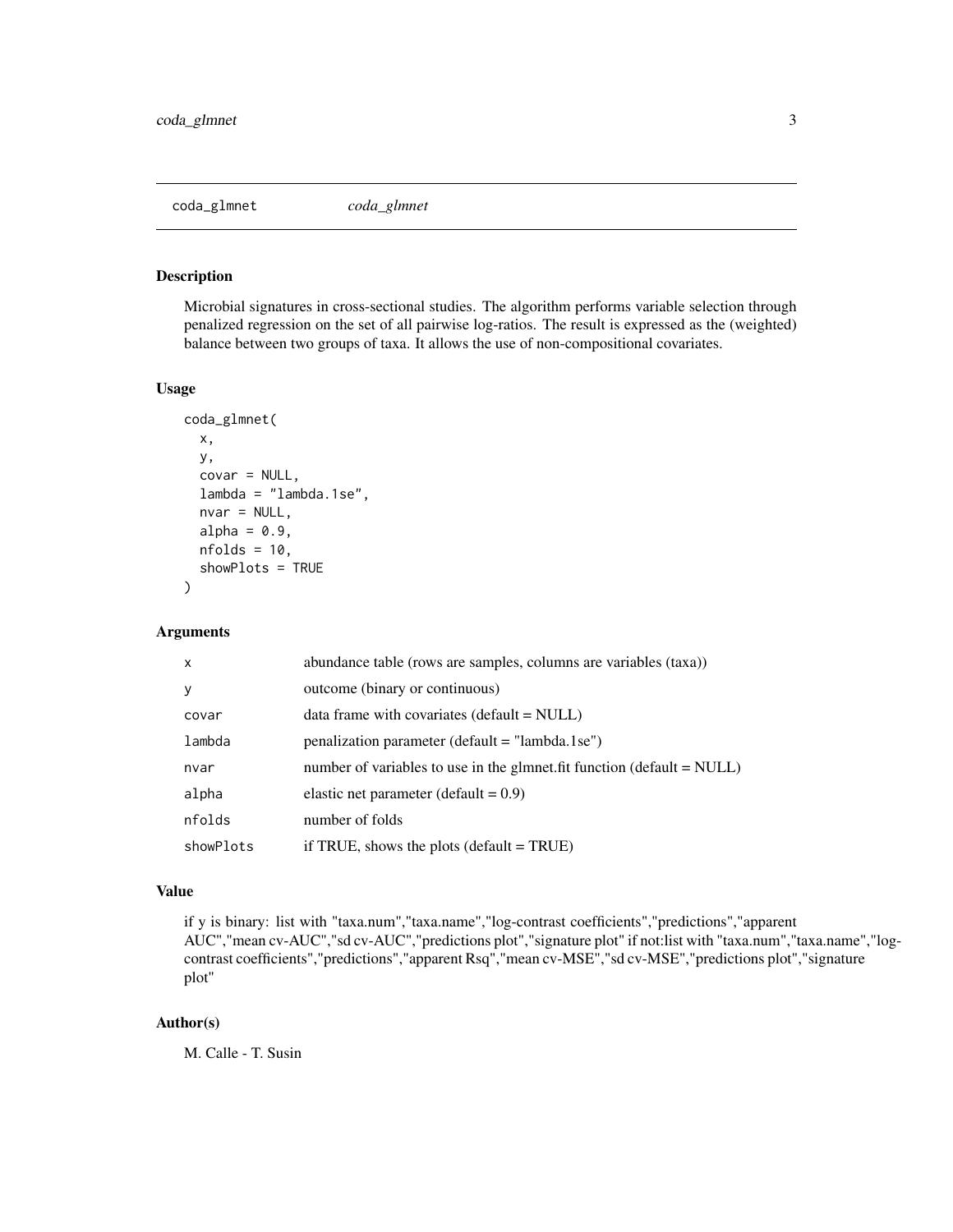# Examples

```
data(Crohn, package = "coda4microbiome")
set.seed(123)
coda_glmnet(x_Crohn[,(1:10)],y_Crohn,showPlots= FALSE)
```
coda\_glmnet0 *coda\_glmnet0*

# Description

Internal function for the permutational test

# Usage

```
coda_glmnet0(
  x,
  lrX,
  idlrX,
  nameslrX,
  y,
  covar = NULL,
  lambda = "lambda.1se",
  alpha = 0.9\mathcal{L}
```
# Arguments

| X        |  |
|----------|--|
| 1rX      |  |
| idlrX    |  |
| nameslrX |  |
| v        |  |
| covar    |  |
| lambda   |  |
| alpha    |  |

# Value

.

# Author(s)

M. Calle - T. Susin

<span id="page-3-0"></span>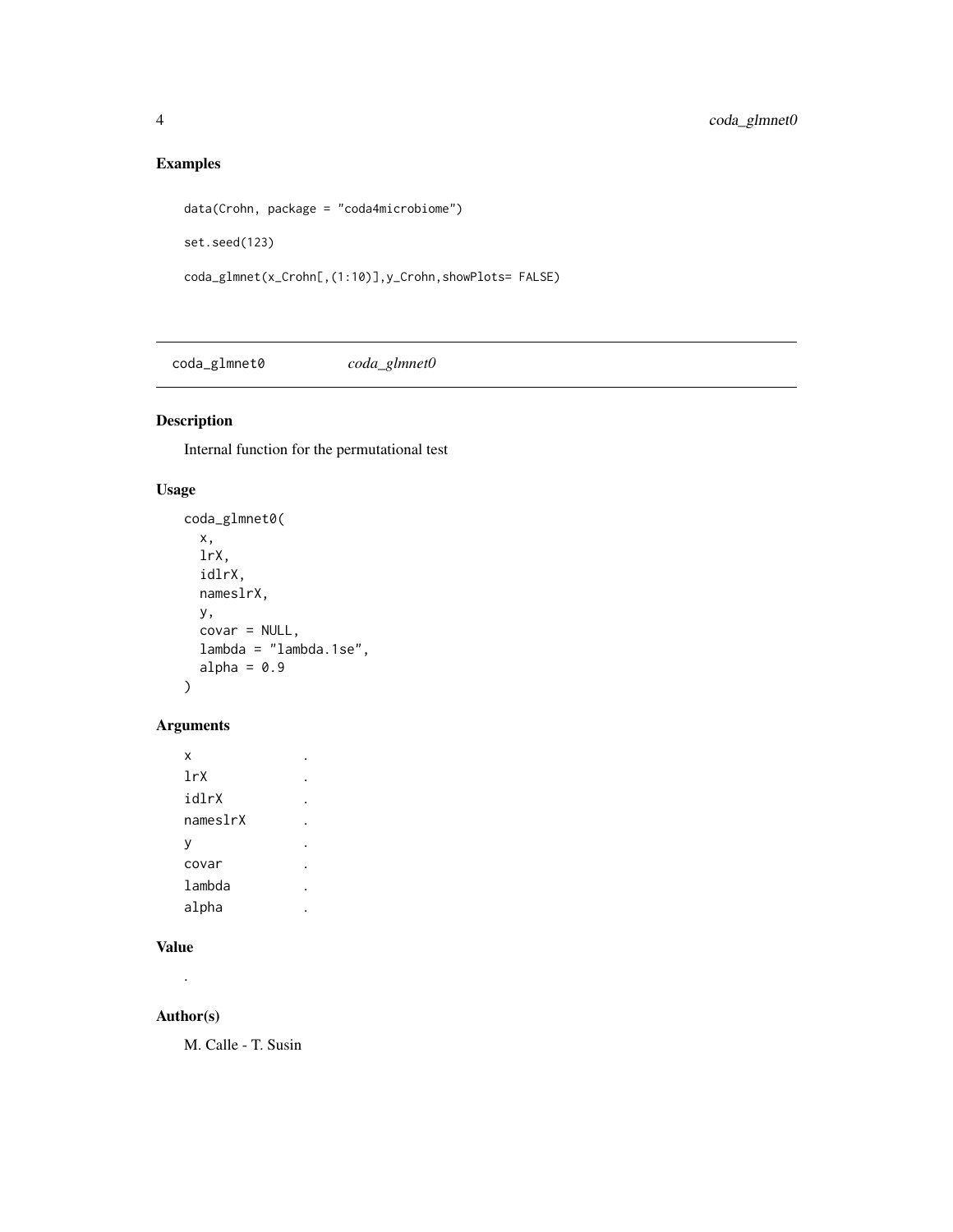<span id="page-4-0"></span>coda\_glmnet\_longitudinal

*coda\_glmnet\_longitudinal*

# Description

Microbial signatures in longitudinal studies. Identification of a set of microbial taxa whose joint dynamics is associated with the phenotype of interest. The algorithm performs variable selection through penalized regression over the summary of the log-ratio trajectories (AUC). The result is expressed as the (weighted) balance between two groups of taxa.

#### Usage

```
coda_glmnet_longitudinal(
  x,
 y,
  x_time,
  subject_id,
  ini_time,
  end_time,
  covar = NULL,
  lambda = "lambda.1se",
  nvar = NULL,alpha = 0.9,
  nfolds = 10,
  showPlots = TRUE
\mathcal{L}
```
# Arguments

| $\mathsf{x}$ | abundance table in long format (several rows per individual)               |
|--------------|----------------------------------------------------------------------------|
| y            | outcome (binary)                                                           |
| $x_t$ ime    | observation times                                                          |
| subject_id   | subject id                                                                 |
| ini_time     | initial time to be analyzed                                                |
| end_time     | end time to be analyzed                                                    |
| covar        | data frame with covariates (default = NULL)                                |
| lambda       | penalization parameter (default = "lambda.1se")                            |
| nvar         | number of variables to use in the glmnet. fit function (default $= NULL$ ) |
| alpha        | elastic net parameter (default = $0.9$ )                                   |
| nfolds       | number of folds                                                            |
| showPlots    | if TRUE, shows the plots (default $=$ FALSE)                               |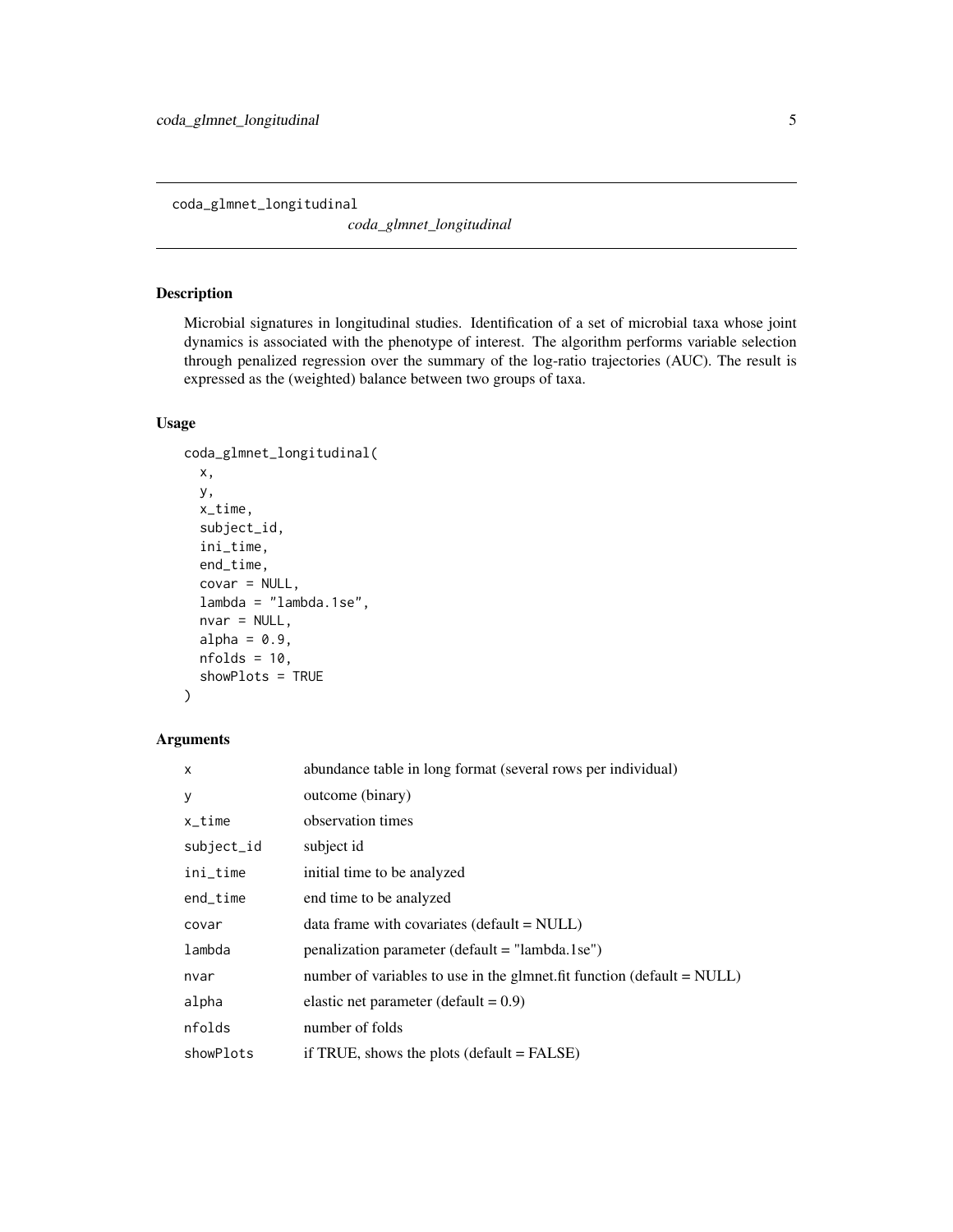#### <span id="page-5-0"></span>Value

in case of binary outcome: list with "taxa.num","taxa.name","log-contrast coefficients","predictions","apparent AUC","mean cv-AUC","sd cv-AUC","predictions plot","signature plot","trajectories plot"

# Author(s)

M. Calle - T. Susin

#### Examples

```
data(ecam_filtered, package = "coda4microbiome") # load the data
ecam_results<-coda_glmnet_longitudinal (x=x_ecam[,(1:4)],y= metadata$diet,
x_time= metadata$day_of_life, subject_id = metadata$studyid, ini_time=0,
end_time=60,lambda="lambda.min",nfolds=4, showPlots=FALSE)
```
ecam\_results\$taxa.num

coda\_glmnet\_longitudinal0

*coda\_glmnet\_longitudinal0*

#### Description

internal function

# Usage

```
coda_glmnet_longitudinal0(
 x,
  lrX,
  idlrX,
  nameslrX,
 y,
  x_time,
  subject_id,
  ini_time,
  end_time,
  covar = NULL,ktop = NULL,
  lambda = "lambda.1se",
  alpha = 0.9,
  nfolds = 10
)
```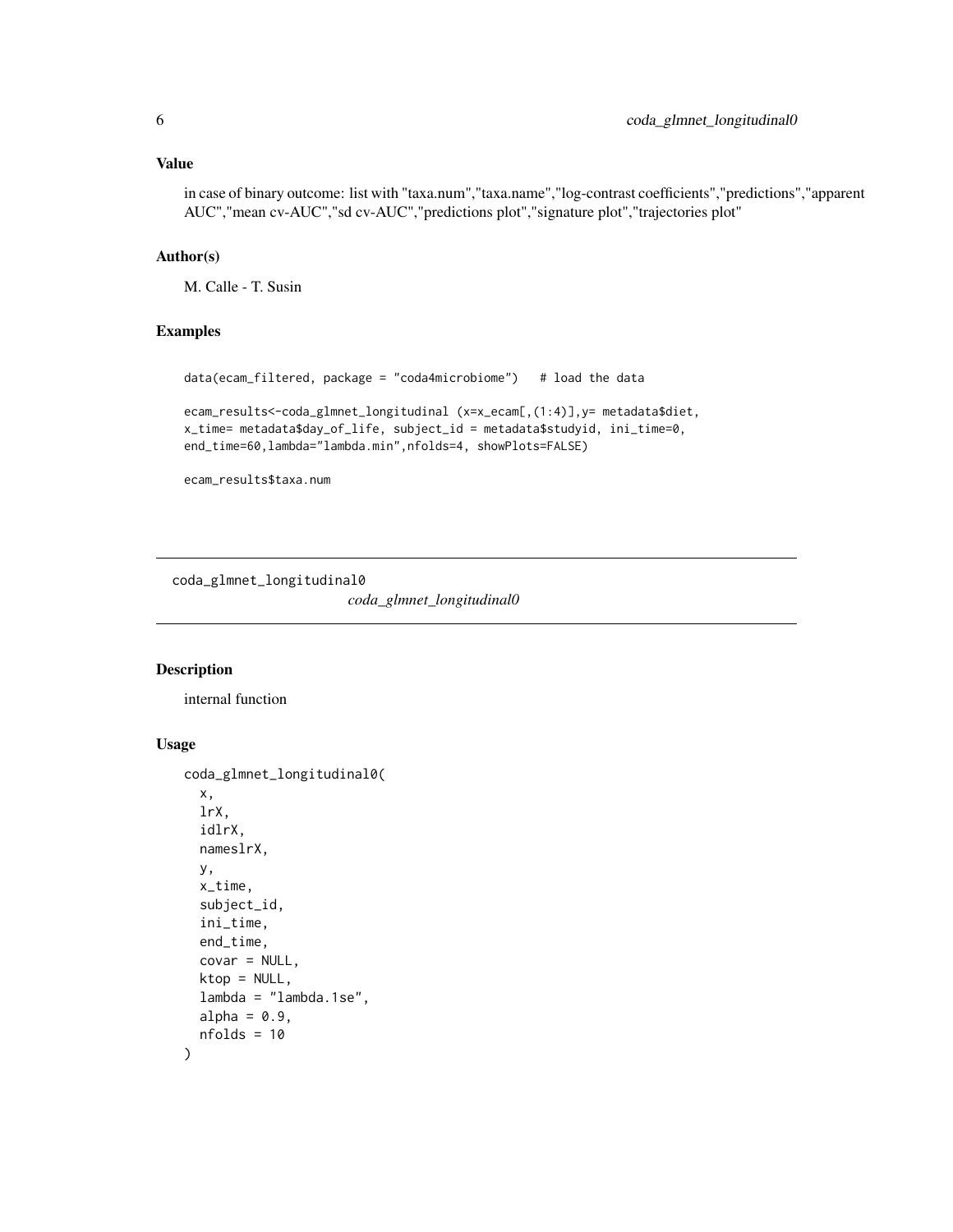# <span id="page-6-0"></span>Arguments

| X          | abundance table in long format (several rows per individual)                                      |
|------------|---------------------------------------------------------------------------------------------------|
| 1rX        | log-ratio matrix                                                                                  |
| idlrX      | indices table in the log-ratio matrix                                                             |
| nameslrX   | colnames of the log-ratio matrix                                                                  |
| У          | outcome (binary)                                                                                  |
| x_time     | observation times                                                                                 |
| subject_id | subject id                                                                                        |
| ini_time   | initial time to be analyzed                                                                       |
| end_time   | end time to be analyzed                                                                           |
| covar      | data frame with covariates ( $default = NULL$ )                                                   |
| ktop       | given number of selected taxa or compute the best number in case it is NULL<br>$(detault = NULL)$ |
| lambda     | penalization parameter (default = "lambda.1se")                                                   |
| alpha      | elastic net parameter (default = $0.9$ )                                                          |
| nfolds     | number of folds                                                                                   |
|            |                                                                                                   |

#### Value

.

# Author(s)

M. Calle - T. Susin

coda\_glmnet\_longitudinal\_null *coda\_glmnet\_longitudinal\_null*

# Description

Performs a permutational test for the coda\_glmnet\_longitudinal() algorithm: It provides the distribution of results under the null hypothesis by implementing the coda\_glmnet\_longitudinal() on different rearrangements of the response variable.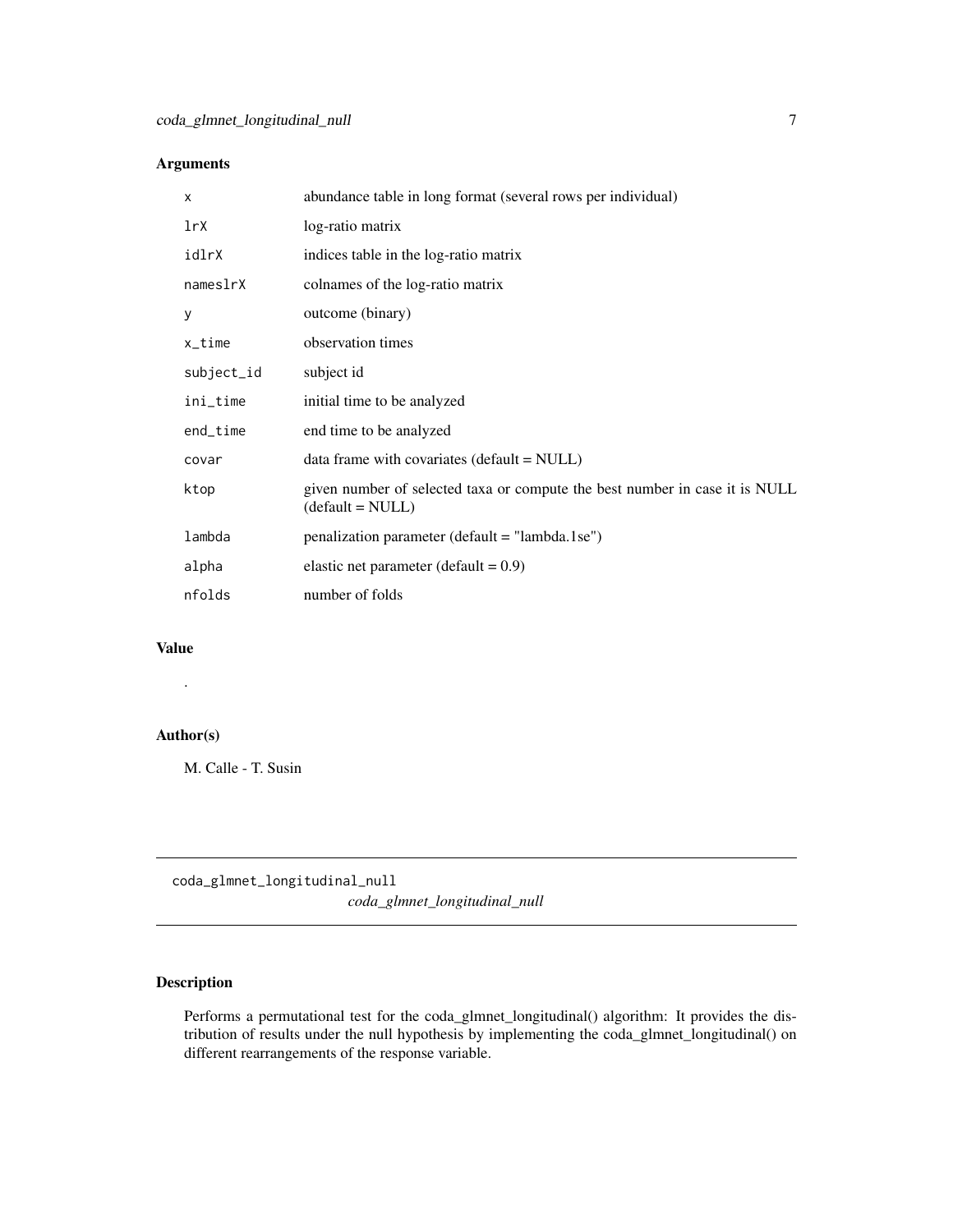# Usage

```
coda_glmnet_longitudinal_null(
  x,
 y,
 x_time,
 subject_id,
  ini_time,
 end_time,
 niter = 100,
 covar = NULL,
 alpha = 0.9,
  lambda = "lambda.1se",
 nfolds = 10,
 sig = 0.05
)
```
# Arguments

| abundance table in long format (several rows per individual) |
|--------------------------------------------------------------|
| outcome (binary)                                             |
| observation times                                            |
| subject id                                                   |
| initial time to be analyzed                                  |
| end time to be analyzed                                      |
| number of sample iterations                                  |
| data frame with covariates (default = NULL)                  |
| elastic net parameter (default = $0.9$ )                     |
| penalization parameter (default = "lambda.1se")              |
| number of folds                                              |
| significance value (default $= 0.05$ )                       |
|                                                              |

### Value

list with "accuracy" and "confidence interval"

# Author(s)

M. Calle - T. Susin

# Examples

set.seed(123) # to reproduce the results data(ecam\_filtered, package = "coda4microbiome") # load the data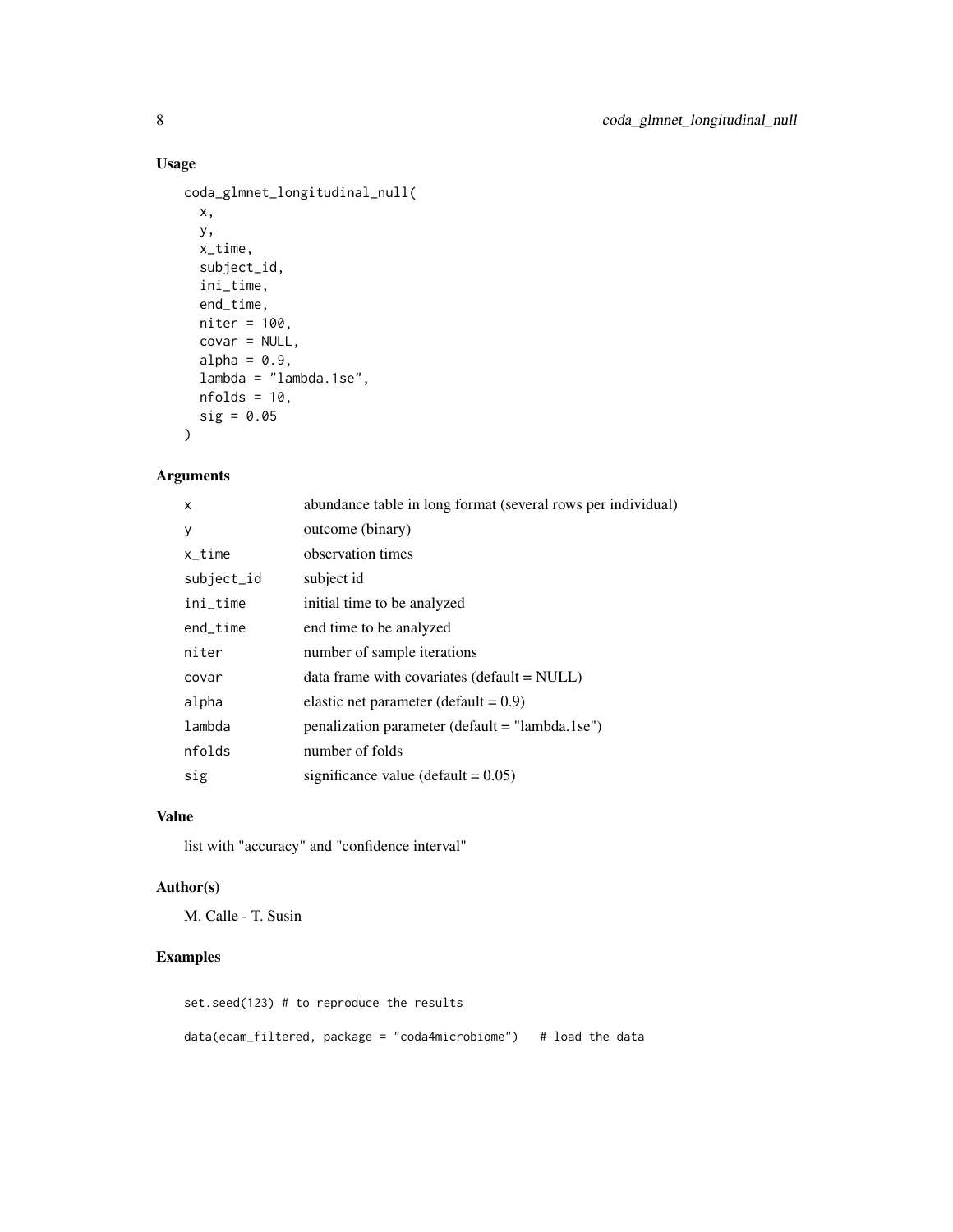```
x=x_ecam # microbiome abundance
x_time = metadata$day_of_life # observation times
subject_id = metadata$studyid # subject id
y= metadata$diet # diet ("bd"= breast diet, "fd"=formula diet)
ini_time = 0
end_time = 90
coda_glmnet_longitudinal_null (x,y, x_time, subject_id, ini_time, end_time,
                                    lambda="lambda.min",nfolds=4, niter=3)
```
coda\_glmnet\_null *coda\_glmnet\_null*

# Description

Performs a permutational test for the coda\_glmnet() algorithm: It provides the distribution of results under the null hypothesis by implementing the coda\_glmnet() on different rearrangements of the response variable.

#### Usage

```
coda_glmnet_null(
  x,
 y,
 niter = 100,
 covar = NULL,lambda = "lambda.1se",
  alpha = 0.9,
  sig = 0.05)
```
#### Arguments

| $\boldsymbol{\mathsf{x}}$ | abundance table (rows are samples, columns are variables (taxa))   |
|---------------------------|--------------------------------------------------------------------|
| v                         | outcome (binary or continuous)                                     |
| niter                     | number of iterations (default = $100$ )                            |
| covar                     | $data frame with covariates (default = NULL)$                      |
| lambda                    | $penalization parameter (default = "lambda. 1 se")$                |
| alpha                     | elastic net parameter (default = $0.9$ )                           |
| sig                       | significance level for the confidence interval (default = $0.05$ ) |

# Value

a list with "accuracy" and "confidence interval"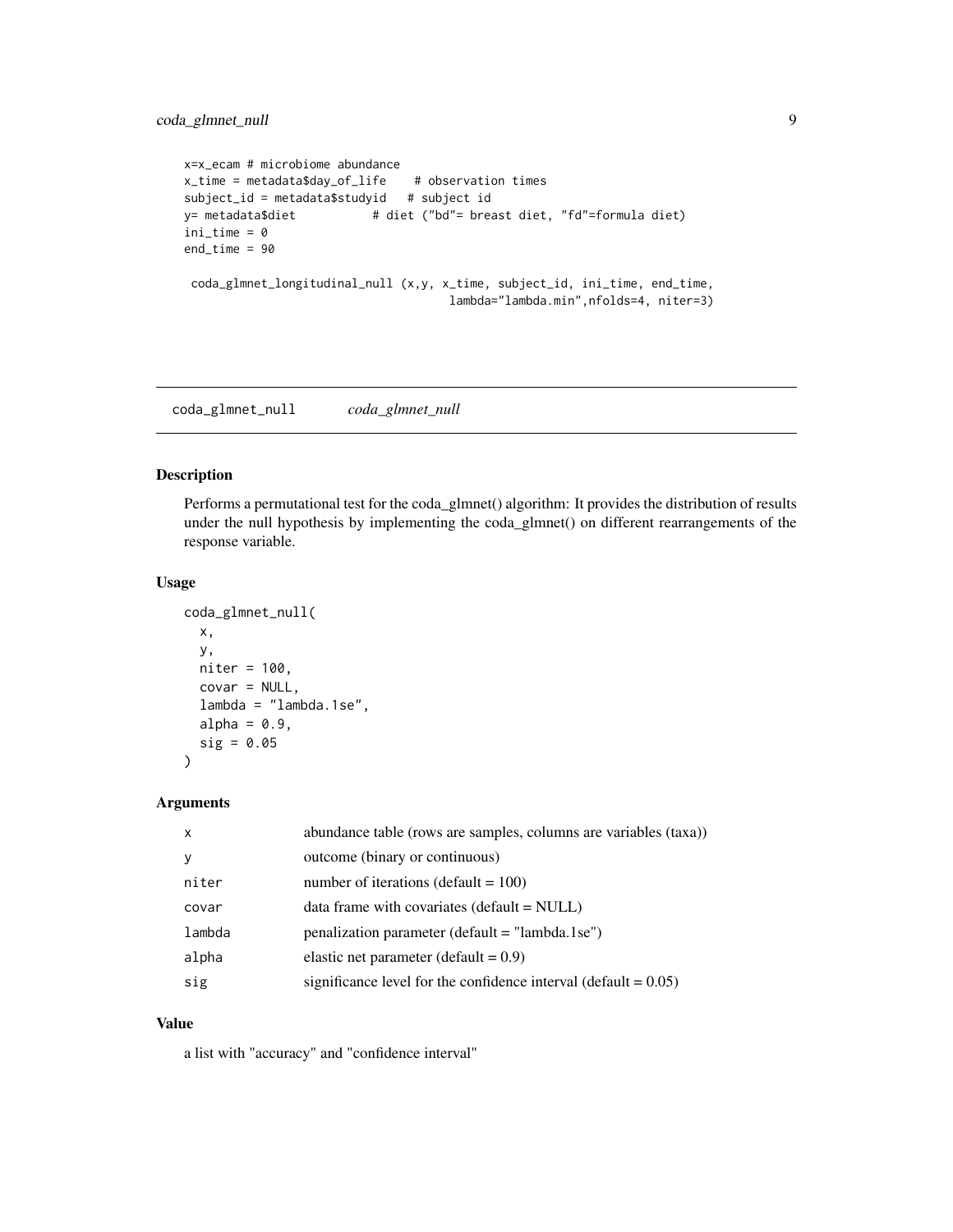#### <span id="page-9-0"></span>Author(s)

M. Calle - T. Susin

### Examples

```
data(Crohn, package = "coda4microbiome")
```

```
coda_glmnet_null(x=x_Crohn[,(1:10)], y=y_Crohn, niter=2,covar=NULL,lambda="lambda.1se",
                                                alpha=0.9,sig=0.05)
```
#### Description

Microbiome composition at genus level from a Crohn's disease study: 48 taxa and 975 individuals (662 patients with Crohn's disease and 313 controls)

#### Format

The dataset contains two objects:

x\_Crohn microbiome abundance matrix for 975 individuals (rows) and 48 genera (columns) y\_Crohn a factor, indicating if the sample corresponds to a case (*CD*) or a control (*no*).

#### References

doi: [10.1016/j.chom.2014.02.005](https://doi.org/10.1016/j.chom.2014.02.005)

ecam\_filtered *ecam\_filtered*

#### Description

Microbiome composition at genus level from Early childhood and the microbiome (ECAM) study (Bokulich et al. 2016). Metadata and microbiome data were downloaded from https://github.com/caporasolab/longitudinal-notebooks. Filtered data contains information on 42 children and 37 taxa.

#### Format

The dataset contains three objects:

x\_ecam microbiome abundance matrix in long format (873 rows) and 37 genera (columns)

taxanames vector containing the taxonomy of the 37 taxa

metadata matrix with information on the individuals at the observation time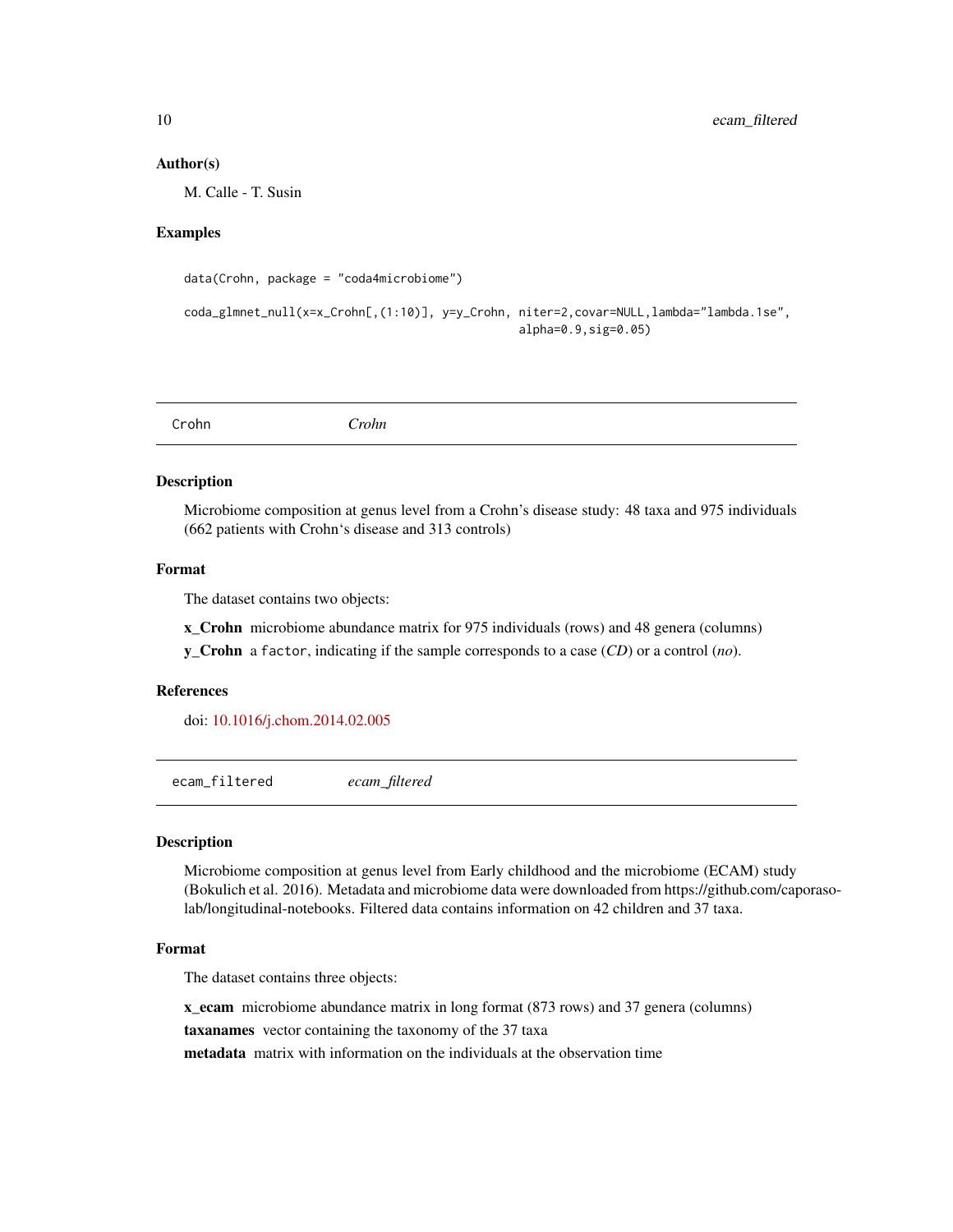# <span id="page-10-0"></span>References

Bokulich et al. (2016). Antibiotics, birth mode, and diet shape microbiome maturation during early life. Sci Transl Med 8:343

explore\_logratios *explore\_logratios*

# Description

Explores the association of each log-ratio with the outcome. Summarizes the importance of each variable (taxa) as the aggregation of the association measures of those log-ratios involving the variable. The output includes a plot of the association of the log-ratio with the outcome where the variables (taxa) are ranked by importance

#### Usage

```
explore_logratios(
 x,
 y,
 decreasing = TRUE,
 measure = "AUC",
 covar = NULL,shownames = FALSE,
 maxrow = 15,
 maxcol = 15,
 showtitle = TRUE,
 mar = c(0, 0, 1, 0))
```
#### Arguments

| $\boldsymbol{\mathsf{x}}$ | abundance table (rows are samples, columns are variables (taxa))                                                                                                                       |
|---------------------------|----------------------------------------------------------------------------------------------------------------------------------------------------------------------------------------|
| У                         | outcome (binary or continuous)                                                                                                                                                         |
| decreasing                | order of importance (default $= TRUE$ )                                                                                                                                                |
| measure                   | association measures "AUC", "Pearson", "Spearman", "glm" (default = "AUC")                                                                                                             |
| covar                     | $data frame with covariates (default = NULL)$                                                                                                                                          |
| shownames                 | logical, if TRUE, shows the names of the variables in the rows of the plot (default<br>$=$ FALSE)                                                                                      |
| maxrow                    | maximum number of rows to display in the plot (default = $15$ )                                                                                                                        |
| maxcol                    | maximum number of columns to display in the plot (default $= 15$ )                                                                                                                     |
| showtitle                 | logical, if TRUE, shows the title of the plot (default $=$ TRUE)                                                                                                                       |
| mar                       | mar numerical vector of the form c(bottom, left, top, right) which gives the<br>number of lines of margin to be specified on the four sides of the plot (default<br>$mar = c(0,0,1,0)$ |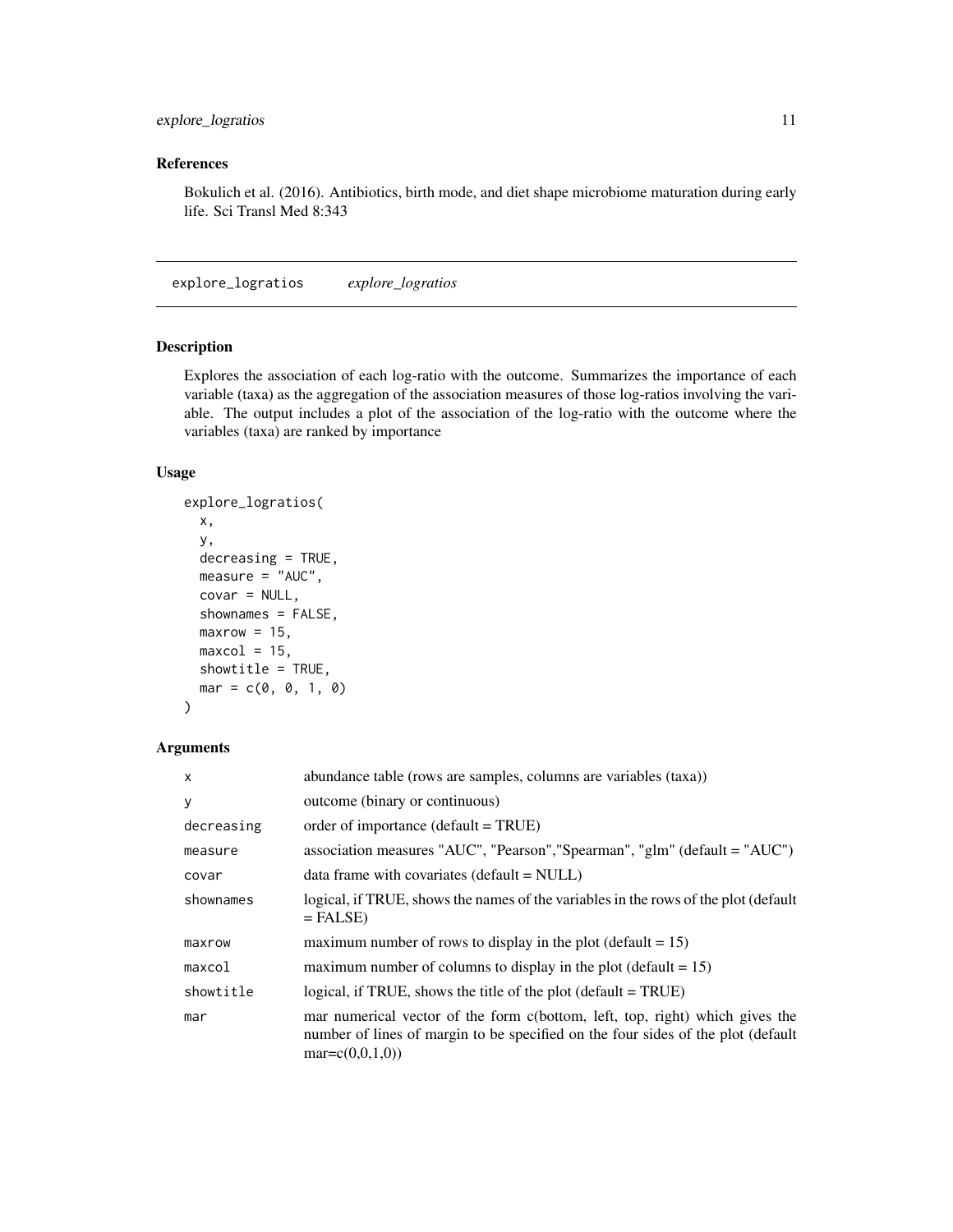#### <span id="page-11-0"></span>Value

list with "max log-ratio","names max log-ratio", "order of importance", "name of most important variables", "association log-ratio with y" and "top log-ratios plot"

#### Author(s)

M. Calle - T. Susin

# Examples

data(HIV, package = "coda4microbiome")

explore\_logratios(x\_HIV,y\_HIV)

explore\_lr\_longitudinal

*explore\_lr\_longitudinal*

#### Description

Explores the association of summary (integral) of each log-ratio trajectory with the outcome. Summarizes the importance of each variable (taxa) as the aggregation of the association measures of those log-ratios involving the variable. The output includes a plot of the association of the log-ratio with the outcome where the variables (taxa) are ranked by importance

# Usage

```
explore_lr_longitudinal(
 x,
 y,
 x_time,
  subject_id,
  ini_time,
  end_time,
  showPlots = FALSE,
  decreasing = TRUE,
  covar = NULL,
  shownames = FALSE,
 maxrow = 15,
 maxcol = 15,
 showtitle = TRUE,
  mar = c(0, 0, 1, 0))
```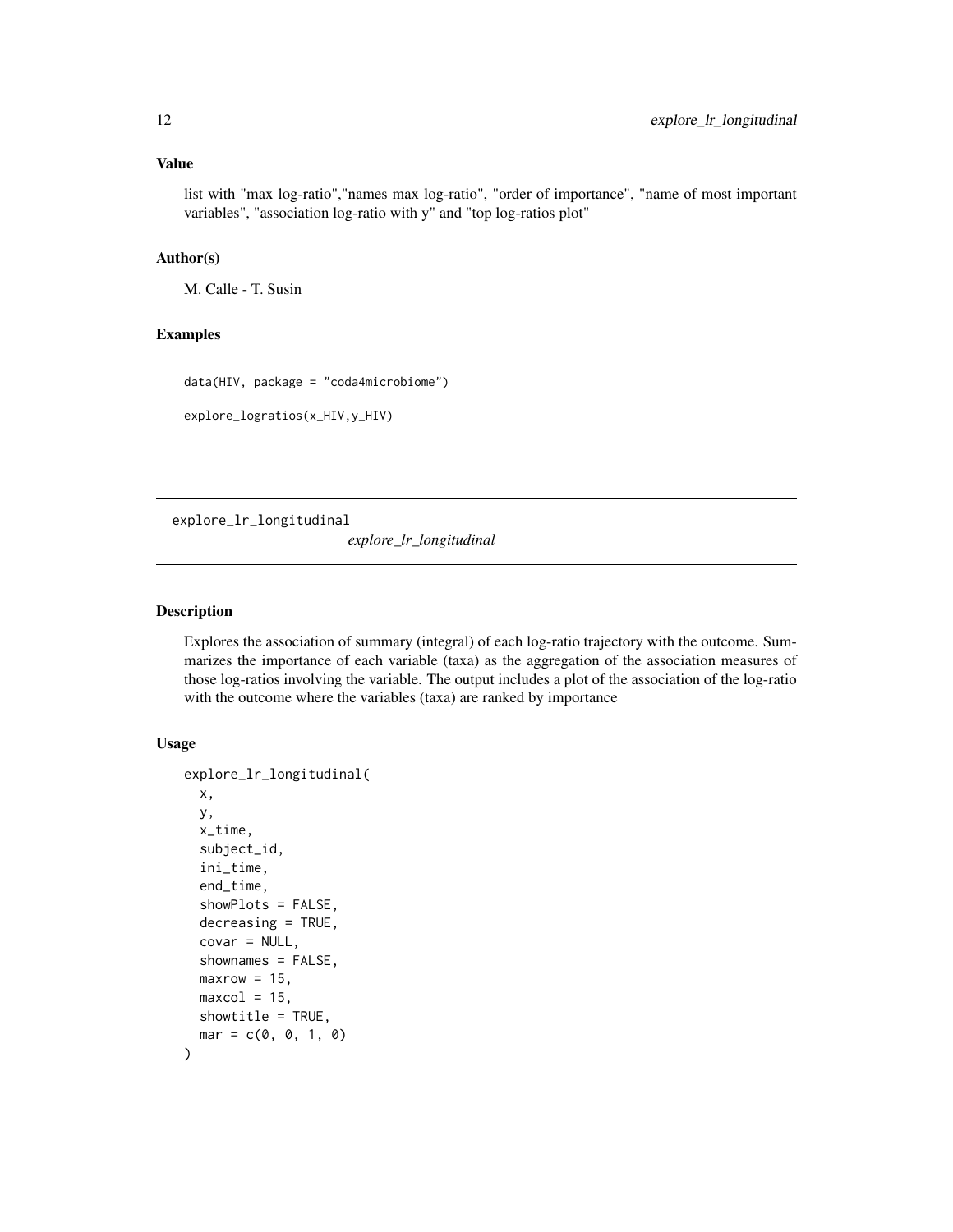### Arguments

| X          | abundance table in long format (several rows per individual)                                                                                                                           |
|------------|----------------------------------------------------------------------------------------------------------------------------------------------------------------------------------------|
| У          | outcome (binary)                                                                                                                                                                       |
| x_time     | observation times                                                                                                                                                                      |
| subject_id | subject id                                                                                                                                                                             |
| ini_time   | initial time to be analyzed                                                                                                                                                            |
| end_time   | end time to be analyzed                                                                                                                                                                |
| showPlots  | if TRUE, shows the plot $(default = FALSE)$                                                                                                                                            |
| decreasing | order of importance (default = TRUE)                                                                                                                                                   |
| covar      | $data frame with covariates (default = NULL)$                                                                                                                                          |
| shownames  | if TRUE, shows the names of the variables in the rows of the plot (default $=$<br>FALSE)                                                                                               |
| maxrow     | maximum number of rows to display in the plot (default $= 15$ )                                                                                                                        |
| maxcol     | maximum number of columns to display in the plot (default $= 15$ )                                                                                                                     |
| showtitle  | logical, if TRUE, shows the title of the plot (default $=$ TRUE)                                                                                                                       |
| mar        | mar numerical vector of the form c(bottom, left, top, right) which gives the<br>number of lines of margin to be specified on the four sides of the plot (default<br>$mar = c(0,0,1,0)$ |

# Value

list with "max log-ratio","names max log-ratio","order of importance","name of most important variables","association log-ratio with y","top log-ratios plot"

# Author(s)

M. Calle - T. Susin

# Examples

```
set.seed(123) # to reproduce the results
data(ecam_filtered, package = "coda4microbiome") # load the data
x=x_ecam # microbiome abundance
x_time = metadata$day_of_life # observation times
subject_id = metadata$studyid # subject id
y= metadata$diet # diet ("bd"= breast diet, "fd"=formula diet)
ini_time = 0end_time = 90
```
ecam\_logratios<-explore\_lr\_longitudinal(x,y,x\_time,subject\_id,ini\_time,end\_time)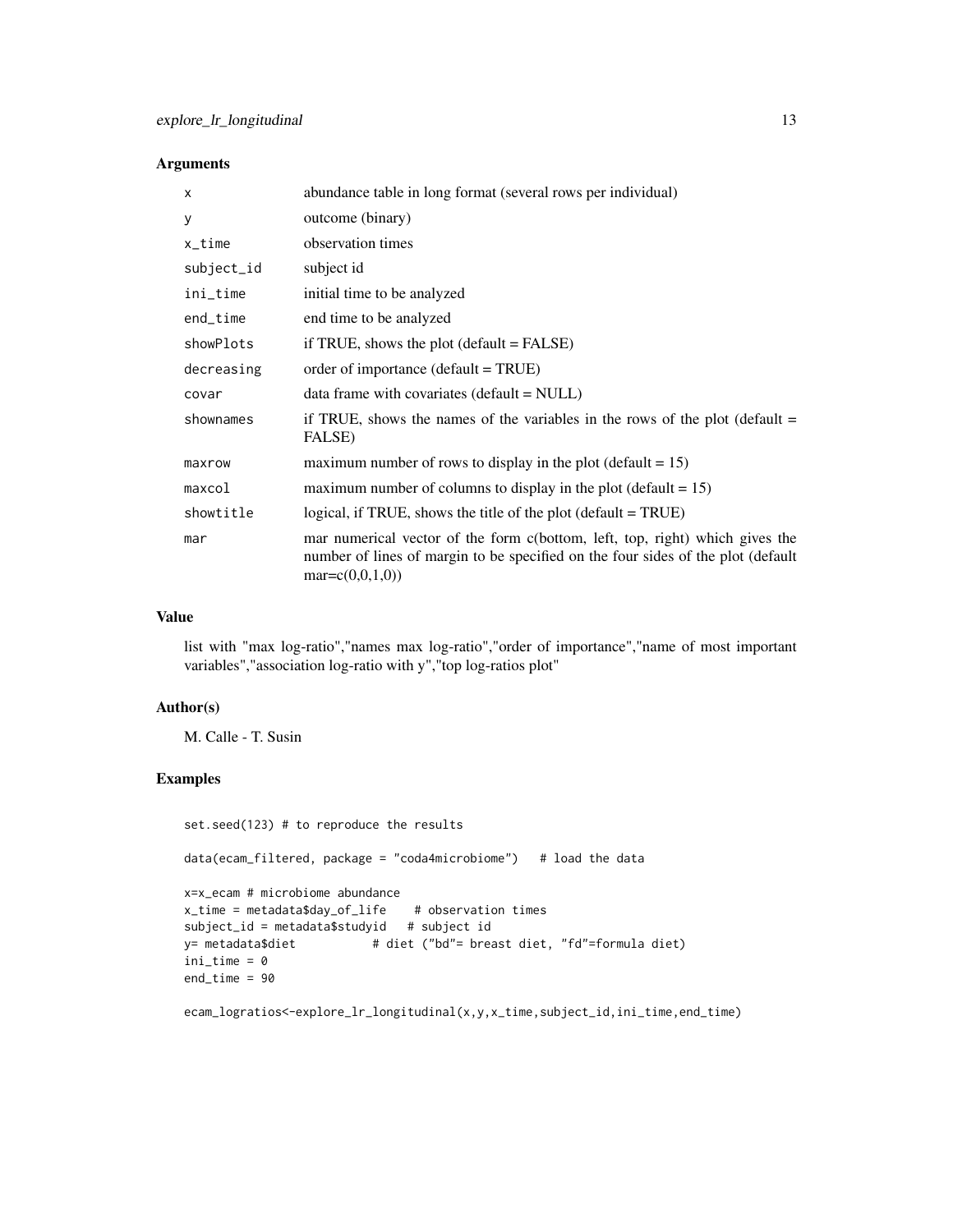<span id="page-13-0"></span>explore\_zeros *explore\_zeros*

#### Description

Provides the proportion of zeros for a pair of variables (taxa) in table x and the proportion of samples with zero in both variables. A bar plot with this information is also provided. Results can be stratified by a categorical variable.

#### Usage

```
explore_zeros(x, id1, id2, strata = NULL)
```
# Arguments

| x      | abundance table (rows are samples, columns are variables (taxa)) |
|--------|------------------------------------------------------------------|
| id1    | column number in x for the first taxa                            |
| id2    | column number in x for the second taxa                           |
| strata | stratification variable (default $=$ NULL)                       |

#### Value

a list with the frequency table and the associated bar plot

# Author(s)

M. Calle - T. Susin

# Examples

```
data(HIV, package = "coda4microbiome")
explore_zeros(x_HIV,5,6)
explore_zeros(x_HIV,5,6, strata=y_HIV)
```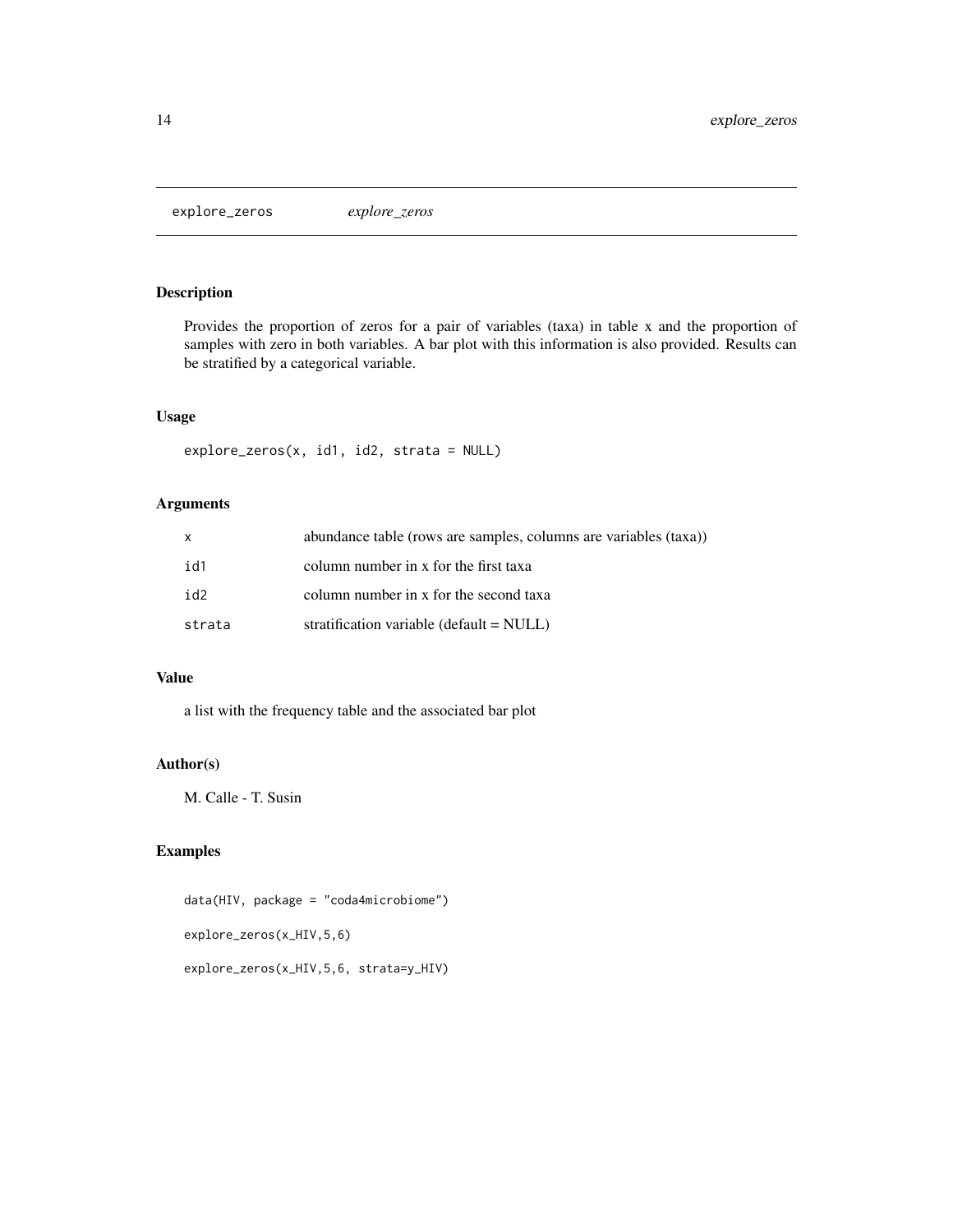# <span id="page-14-0"></span>Description

Filters those individuals and taxa with enough longitudinal information

# Usage

```
filter_longitudinal(
  x,
 taxanames,
 x_time,
 subject_id,
 metadata,
 ini_time = min(x_time),
 end_time = max(x_time),
 percent\_indv = 0.7,
 min\_obs = 3)
```
# Arguments

| X            | abundance table in long format (several rows per individual)  |
|--------------|---------------------------------------------------------------|
| taxanames    | names of different taxa                                       |
| x time       | observation times                                             |
| subject_id   | subject id                                                    |
| metadata     | metadata                                                      |
| ini_time     | initial time to be analyzed                                   |
| end time     | end time to be analyzed                                       |
| percent_indv | percentage of individuals with more than min_obs observations |
| min obs      | required minimum number of observations per individual        |

# Value

list with filtered abundance table, taxanames and metadata

# Author(s)

M. Calle - T. Susin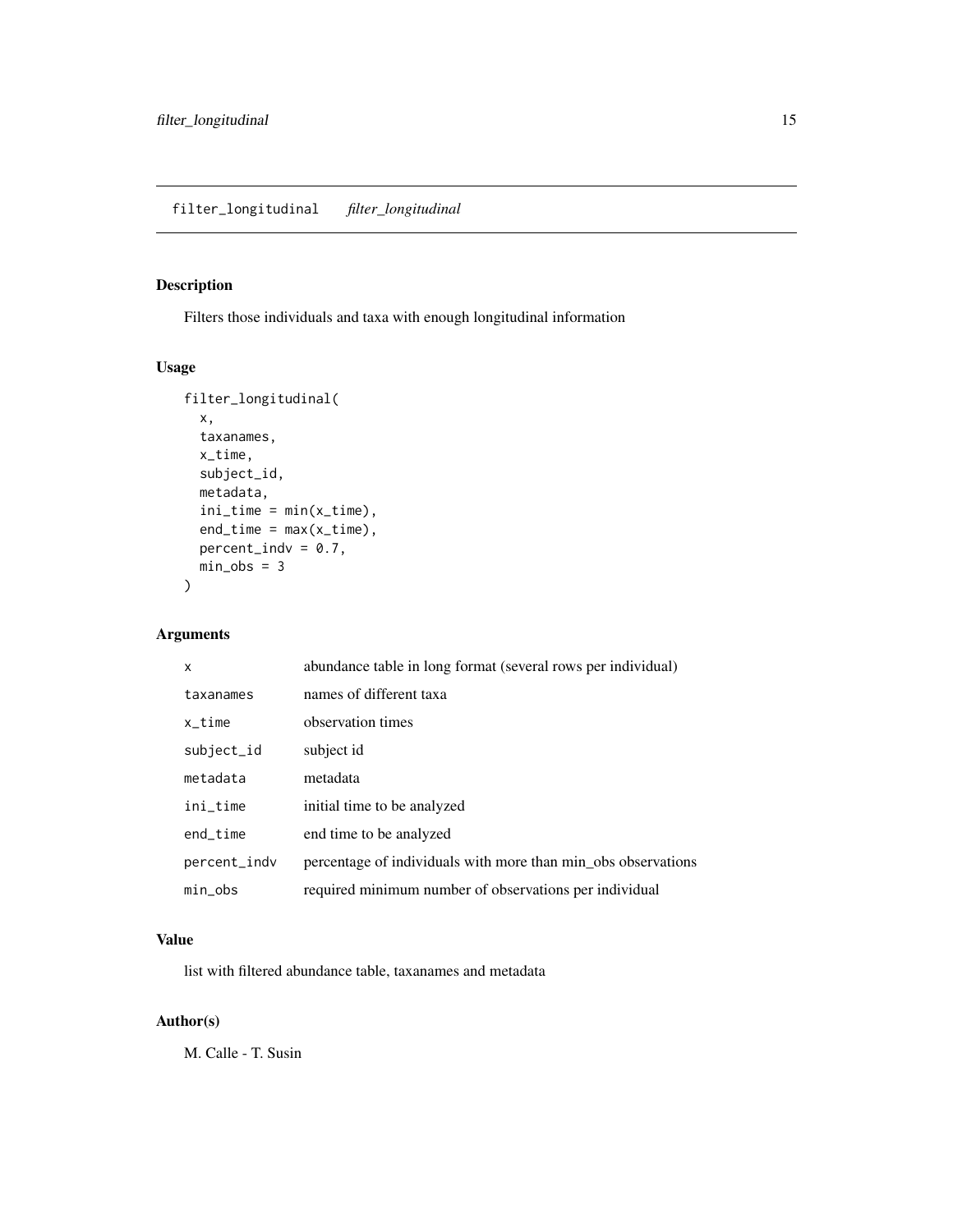### Examples

```
data(ecam_filtered, package = "coda4microbiome") # load the data
x=x_ecam # microbiome abundance
x_time = metadata$day_of_life # observation times
subject_id = metadata$studyid # subject id
y= metadata$diet # diet ("bd"= breast diet, "fd"=formula diet)
ini_time = 0end_time = 360data_filtered<-filter_longitudinal(x,taxanames,x_time, subject_id, metadata,
                                            ini_time, end_time, min_obs=4)
```
#### Description

Microbiome abundances (60 taxa and 155 individuals) from an HIV study (Noguera-Julian et al. 2016).

#### Format

The dataset contains three objects:

- x\_HIV microbiome abundance matrix for 155 individuals (rows) and 60 genera (columns)
- y\_HIV a factor, specifying if the individual is HIV positive or (Pos) or negative (Neg).
- MSM\_HIV a factor, indicating sexual preferences: MSM (*Men who have Sex with Men*) or not (nonMSM).

### References

doi: [10.1016/j.ebiom.2016.01.032](https://doi.org/10.1016/j.ebiom.2016.01.032)

<span id="page-15-0"></span>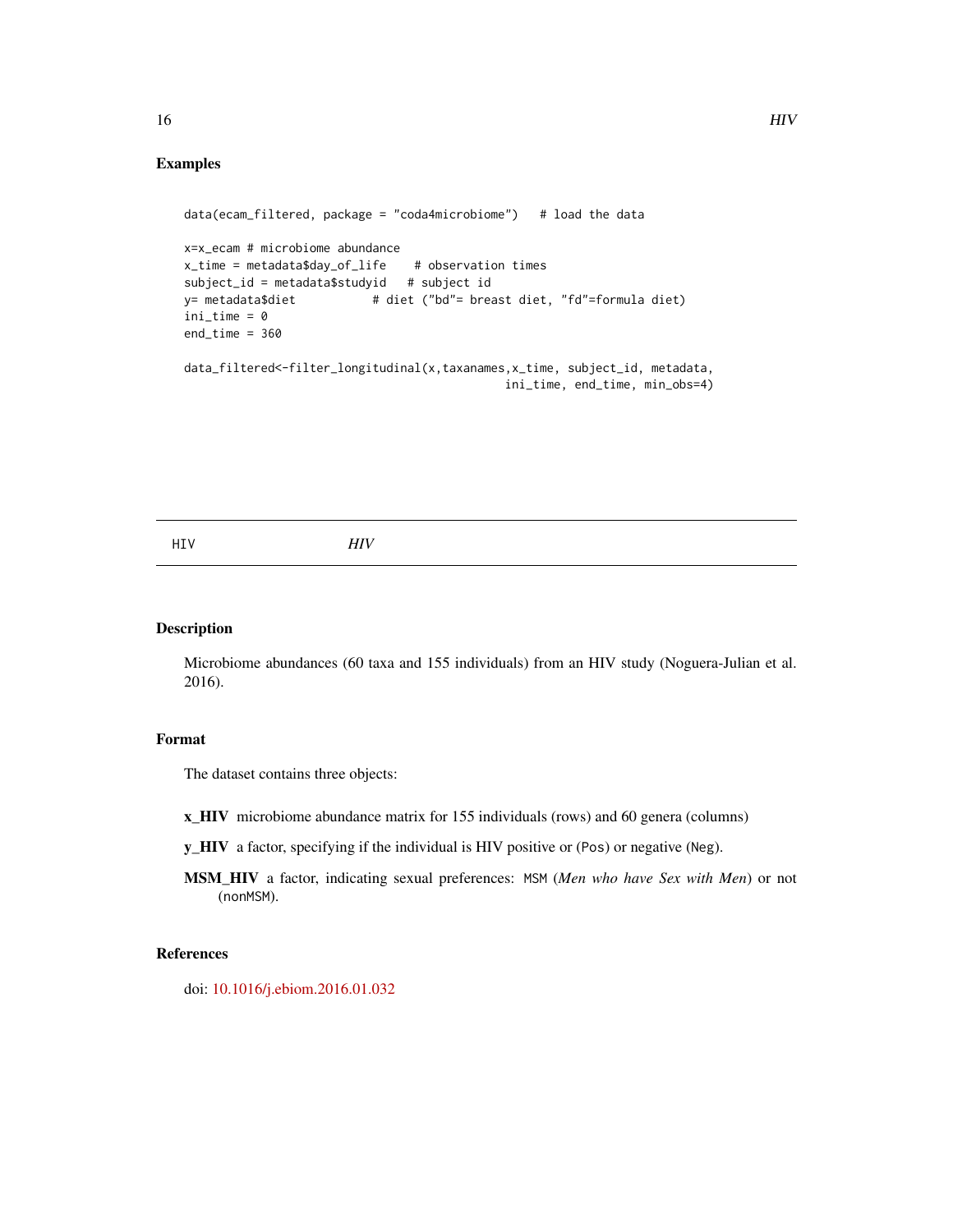<span id="page-16-0"></span>impute\_zeros *impute\_zeros*

#### Description

Simple imputation: When the abundance table contains zeros, a positive value is added to all the values in the table. It adds 1 when the minimum of table is larger than 1 (i.e. tables of counts) or it adds half of the minimum value of the table, otherwise.

#### Usage

impute\_zeros(x)

#### Arguments

x abundance table (rows are samples, columns are variables (taxa))

# Value

x abundance table with zeros substituted by imputed positive values

#### Author(s)

M. Calle - T. Susin

# Examples

```
data(HIV, package = "coda4microbiome")
```

```
x<-impute_zeros(x_HIV)
```
integralFun *integralFun*

#### Description

Integral of the curve trajectory of subject\_id in the interval a,b

# Usage

integralFun(x, y, id, a, b)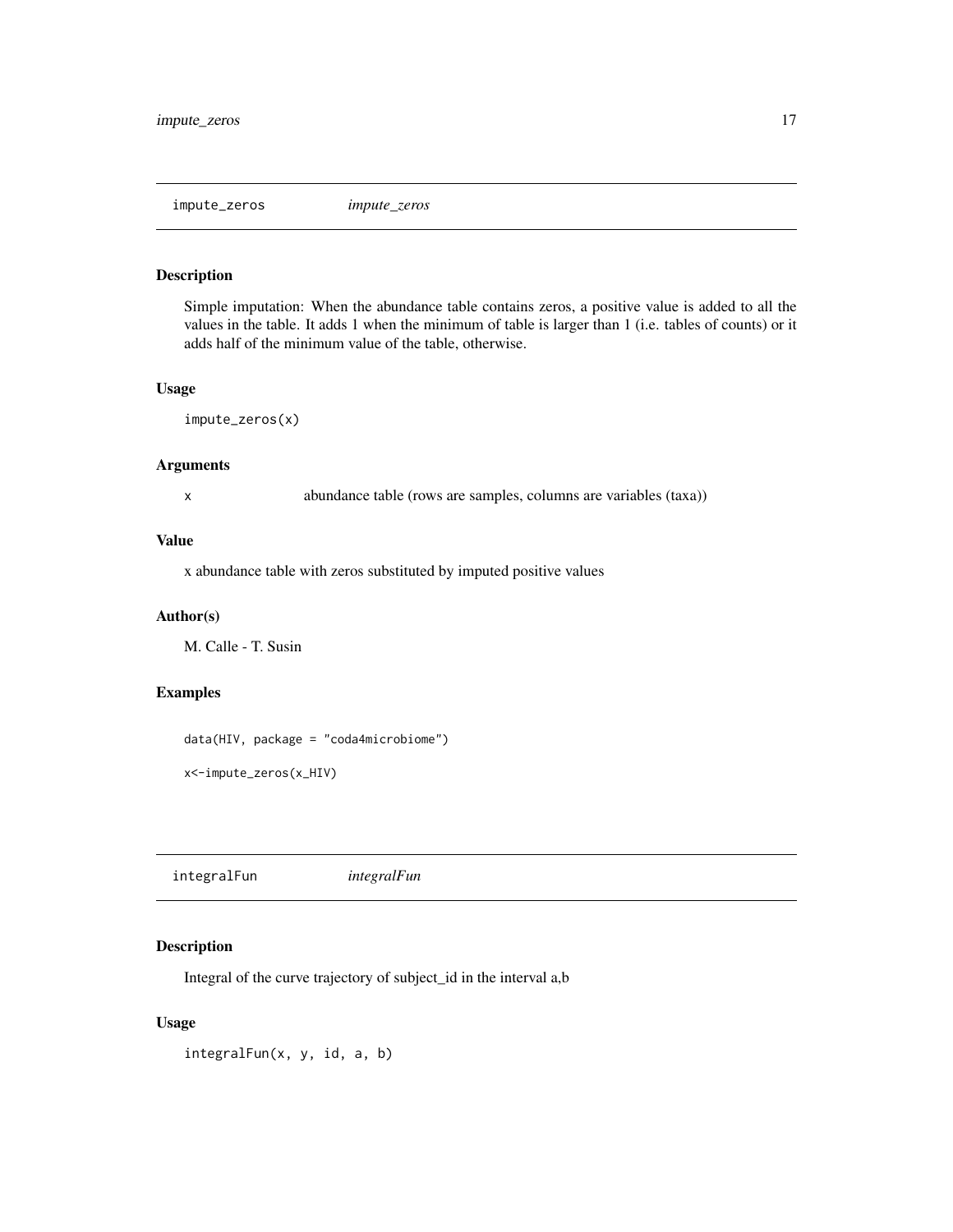# <span id="page-17-0"></span>Arguments

| x  | abundance table in long format (several rows per individual) |
|----|--------------------------------------------------------------|
| У  | outcome (binary)                                             |
| id | subjects-ids                                                 |
| a  | interval initial time                                        |
| b  | interval final time                                          |

# Value

matrix with integrals for each individual (rows) and each taxa (columns)

#### Author(s)

M. Calle - T. Susin

logratios\_matrix *logratios\_matrix*

# Description

Computes a large matrix with all the log-ratios between pairs of taxa (columns) in the abundance table

# Usage

logratios\_matrix(x)

### Arguments

x abundance table (rows are samples, columns are variables (taxa))

#### Value

list with matrix of log-ratios, matrix indicating the pairs of variables involved in each log-ratio, and a matrix indicating the names of the variables involved in each log-ratio.

#### Author(s)

M. Calle - T. Susin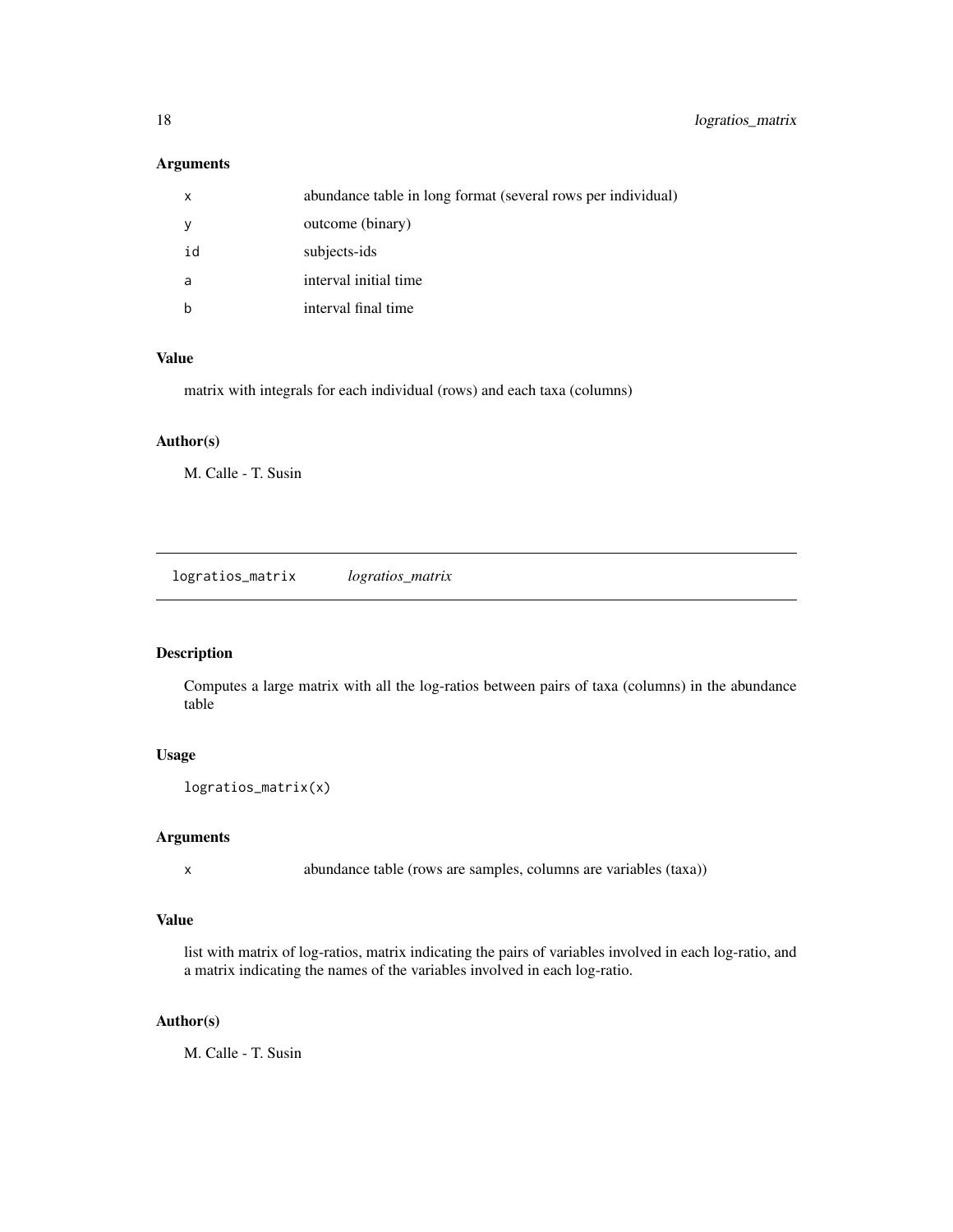#### <span id="page-18-0"></span>metadata **19**

#### Examples

```
data(HIV, package = "coda4microbiome")
lrHIV<-logratios_matrix(x_HIV[,(1:4)])
# matrix of log-ratios (first 6 rows and 6 columns):
lrHIV[[1]][1:6,1:6]
# variables involved in each log-ratio
head(lrHIV[[2]])
# names of the variables involved in each log-ratio
head(lrHIV[[3]])
```
metadata *ecam\_filtered*

#### Description

Microbiome composition at genus level from Early childhood and the microbiome (ECAM) study (Bokulich et al. 2016). Metadata and microbiome data were downloaded from https://github.com/caporasolab/longitudinal-notebooks. Filtered data contains information on 42 children and 37 taxa.

#### Format

The dataset contains three objects:

x\_ecam microbiome abundance matrix in long format (873 rows) and 37 genera (columns)

taxanames vector containing the taxonomy of the 37 taxa

metadata matrix with information on the individuals at the observation time

#### References

Bokulich et al. (2016). Antibiotics, birth mode, and diet shape microbiome maturation during early life. Sci Transl Med 8:343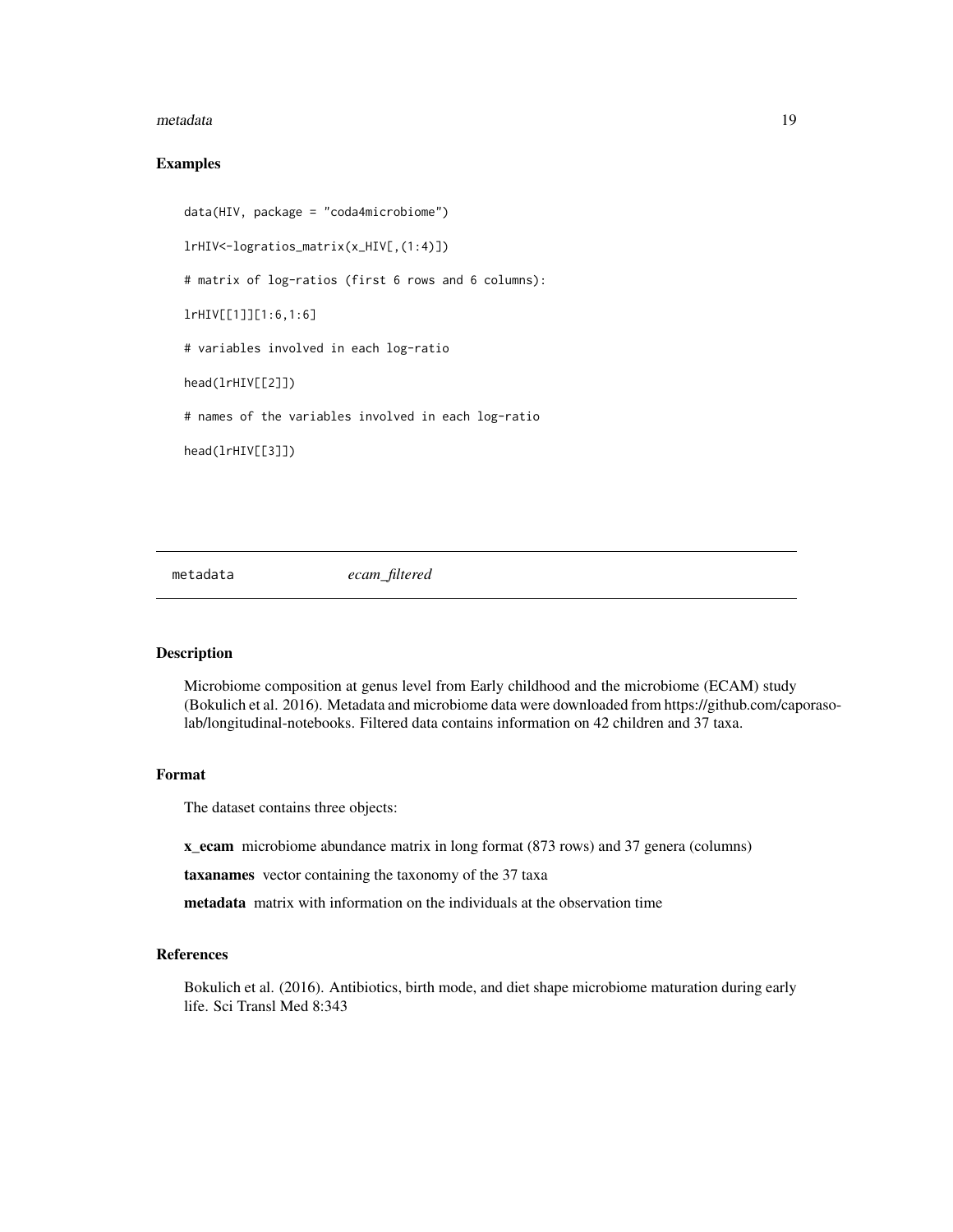<span id="page-19-0"></span>MSM\_HIV *HIV*

### Description

Microbiome abundances (60 taxa and 155 individuals) from an HIV study (Noguera-Julian et al. 2016).

#### Format

The dataset contains three objects:

x\_HIV microbiome abundance matrix for 155 individuals (rows) and 60 genera (columns)

y\_HIV a factor, specifying if the individual is HIV positive or (Pos) or negative (Neg).

MSM\_HIV a factor, indicating sexual preferences: MSM (*Men who have Sex with Men*) or not (nonMSM).

# References

doi: [10.1016/j.ebiom.2016.01.032](https://doi.org/10.1016/j.ebiom.2016.01.032)

plotMedianCurve *plotMedianCurve*

### Description

Internal plot function

#### Usage

plotMedianCurve(iNum, iDen, X, Y, x\_time, subject\_id, ini\_time, end\_time)

# Arguments

iNum iDen .  $X \qquad \qquad \qquad .$ Y . x\_time . subject\_id . ini\_time . end\_time .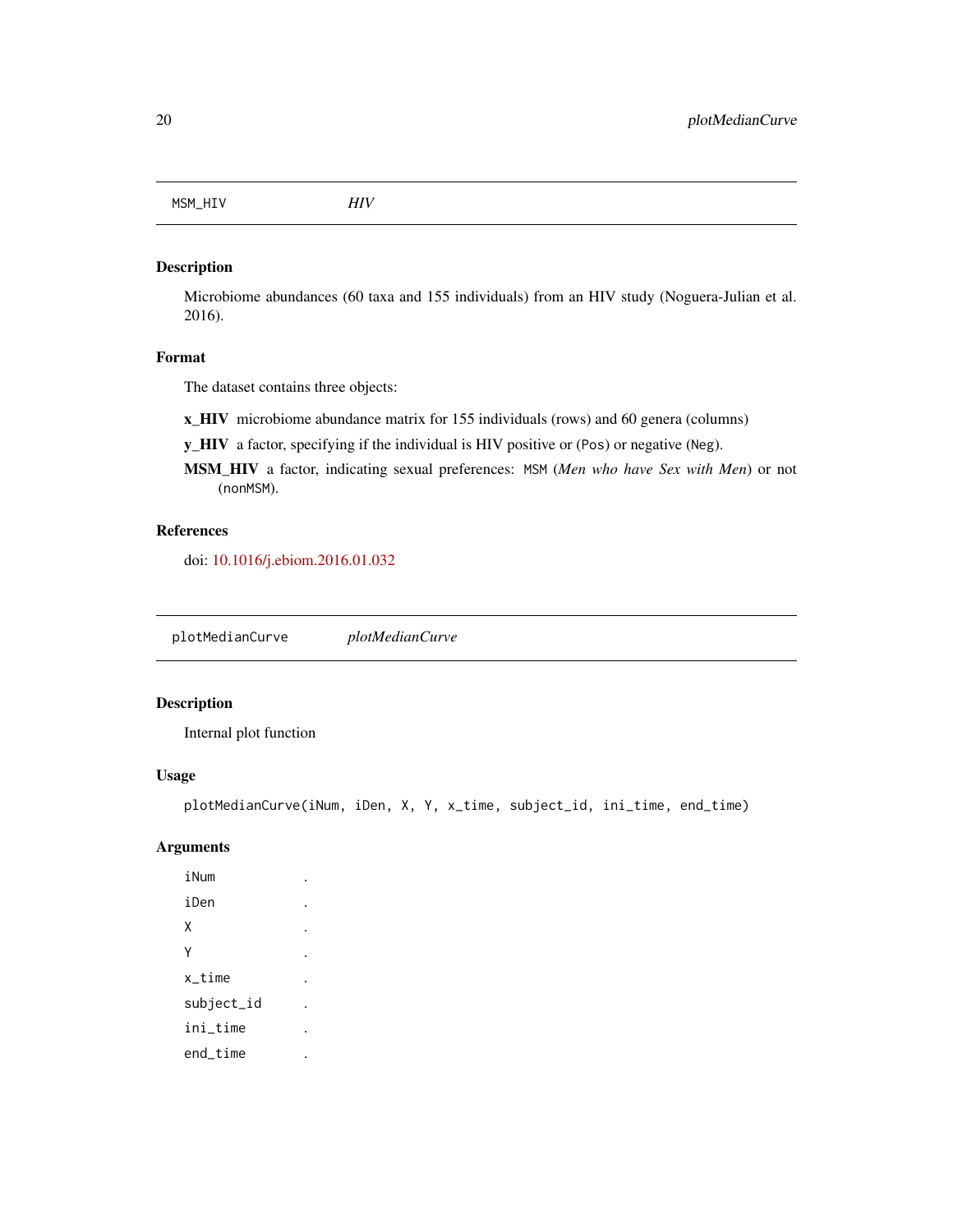# <span id="page-20-0"></span>plot\_prediction 21

# Value

# .

# Author(s)

M. Calle - T. Susin

plot\_prediction *plot\_prediction*

#### Description

Plot of the predictions of a fitted model: Multiple box-plot and density plots for binary outcomes and Regression plot for continuous outcome

#### Usage

```
plot_prediction(prediction, y, strata = NULL, showPlots = TRUE)
```
# Arguments

| prediction | the fitted values of predictions for the model |
|------------|------------------------------------------------|
| - Y        | outcome (binary or continuous)                 |
| strata     | stratification variable ( $default = NULL$ )   |
| showPlots  | if TRUE, shows the plots $(detault = TRUE)$    |

# Value

prediction plot

#### Author(s)

M. Calle - T. Susin

# Examples

# prediction plot for the log-ratio between columns 3 and 32 on HIV status

```
data(HIV, package = "coda4microbiome")
```
x<-impute\_zeros(x\_HIV)

lr<-log(x[,3])-log(x[,32])

plot\_prediction(lr, y\_HIV)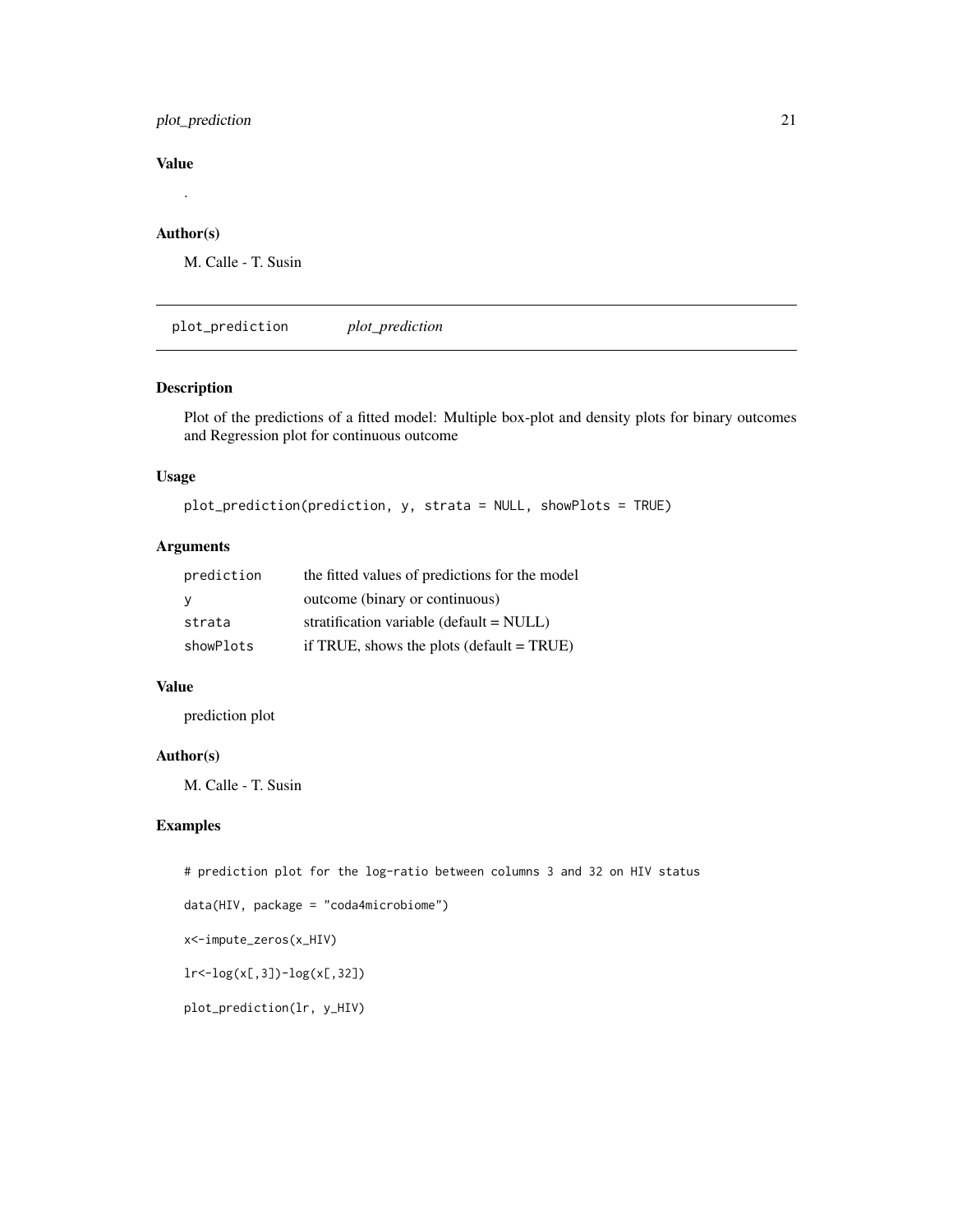<span id="page-21-0"></span>plot\_signature *plot\_signature*

# Description

Graphical representation of the variables selected and their coefficients

# Usage

```
plot_signature(vars, coeff, showPlots = TRUE)
```
# Arguments

| vars      | variables selected                                        |
|-----------|-----------------------------------------------------------|
| coeff     | associated coefficients                                   |
| showPlots | if TRUE, shows the plots $(\text{default} = \text{TRUE})$ |

# Value

bar plot

# Author(s)

M. Calle - T. Susin

# Examples

plot\_signature(c(2,10, 3, 15, 4), c(0.8, -0.1, 0.2, -0.6, -0.3))

plot\_signature\_curves *plot\_signature\_curves*

# Description

Graphical representation of the signature trajectories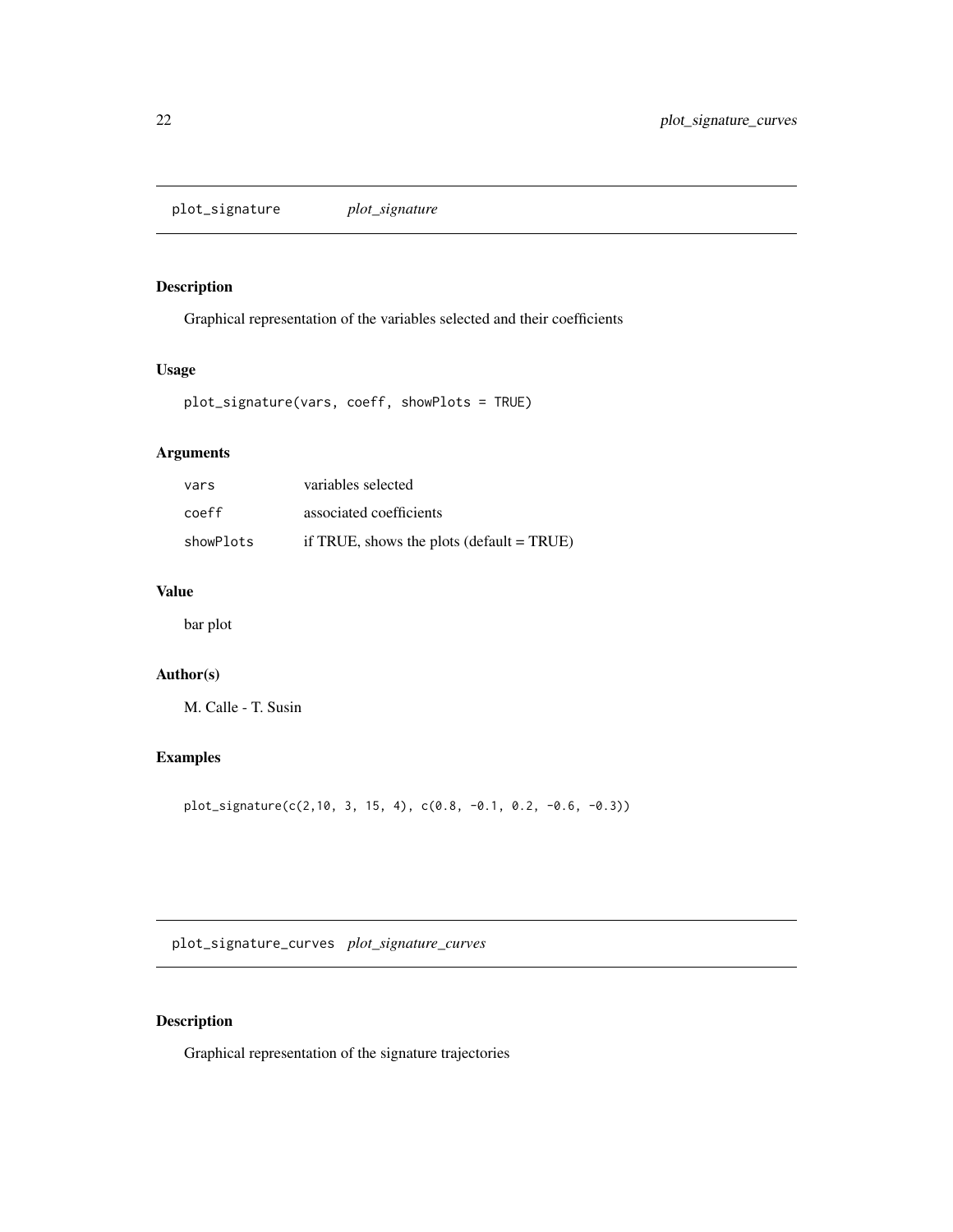plot\_signature\_curves 23

# Usage

```
plot_signature_curves(
 varNum,
 coeff,
 X,
  Y,
 x_time,
 subject_id,
 ini_time,
 end_time
)
```
# Arguments

| varNum      | column number of the variables (taxa)        |
|-------------|----------------------------------------------|
| coeff       | coefficients (coefficients must sum-up zero) |
| X           | microbiome abundance matrix in long format   |
| Υ           | binary outcome                               |
| $x_t$ ime   | observation times                            |
| subject_id  | subject id                                   |
| ini_time    | initial time to be analyzed                  |
| $end$ _time | end time to be analyzed                      |

# Value

trajectories plot

# Author(s)

M. Calle - T. Susin

# Examples

```
x=matrix(c(2, 3, 4, 1, 2, 5, 10, 20, 15, 30, 40, 12), ncol=2)
x_time = c(0,10,20,1,15, 25)
subject_id = c(1,1,1,2,2,2)y=c(0,0,0,1,1,1)
plot_signature_curves(varNum=c(1,2), coeff=c(1,-1), x, y,x_time, subject_id,
                      ini_time=0, end_time=25)
```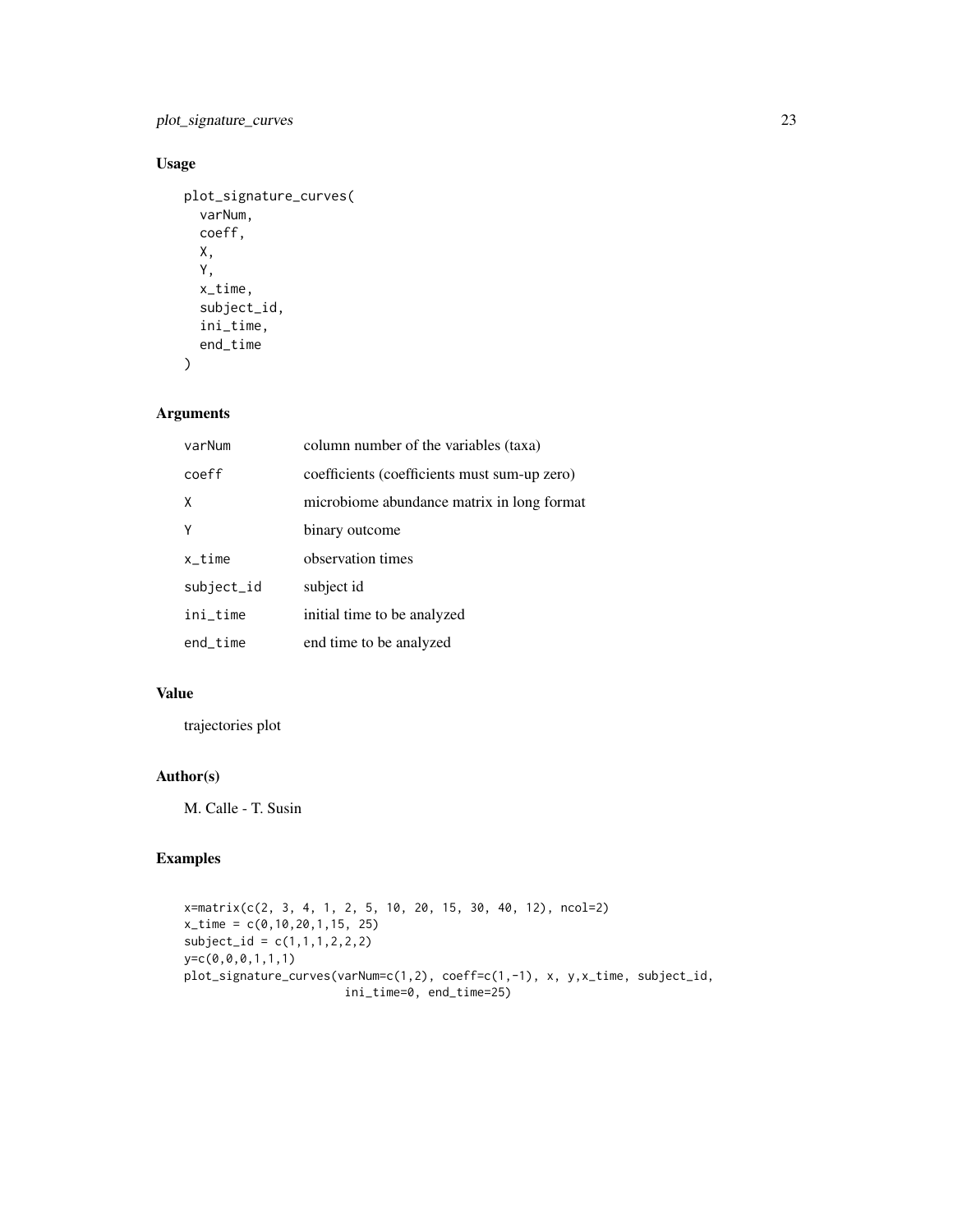<span id="page-23-0"></span>sCD14 *sCD14*

### Description

Microbiome composition (60 taxa and 151 individuals) and inflammatory parameter sCD14 from an HIV study (Noguera-Julian et al. 2016). A dataset containing the number of counts of 60 different genera in a group of 151 samples (including HIV - infected and non - infected patients).

#### Format

The dataset contains two objects:

x\_sCD14 microbiome abundance matrix for 151 individuals (rows) and 60 genera (columns)

y\_sCD14 a numeric variable with the value of the inflammation parameter sCD14 for each sample

# References

Rivera-Pinto et al. (2018) Balances: a new perspective for microbiome analysis. mSystems 3 (4)

shannon *shannon*

# Description

Shannon information

#### Usage

shannon(x)

#### Arguments

x abundance composition (vector)

# Value

shannon information

#### Author(s)

M. Calle - T. Susin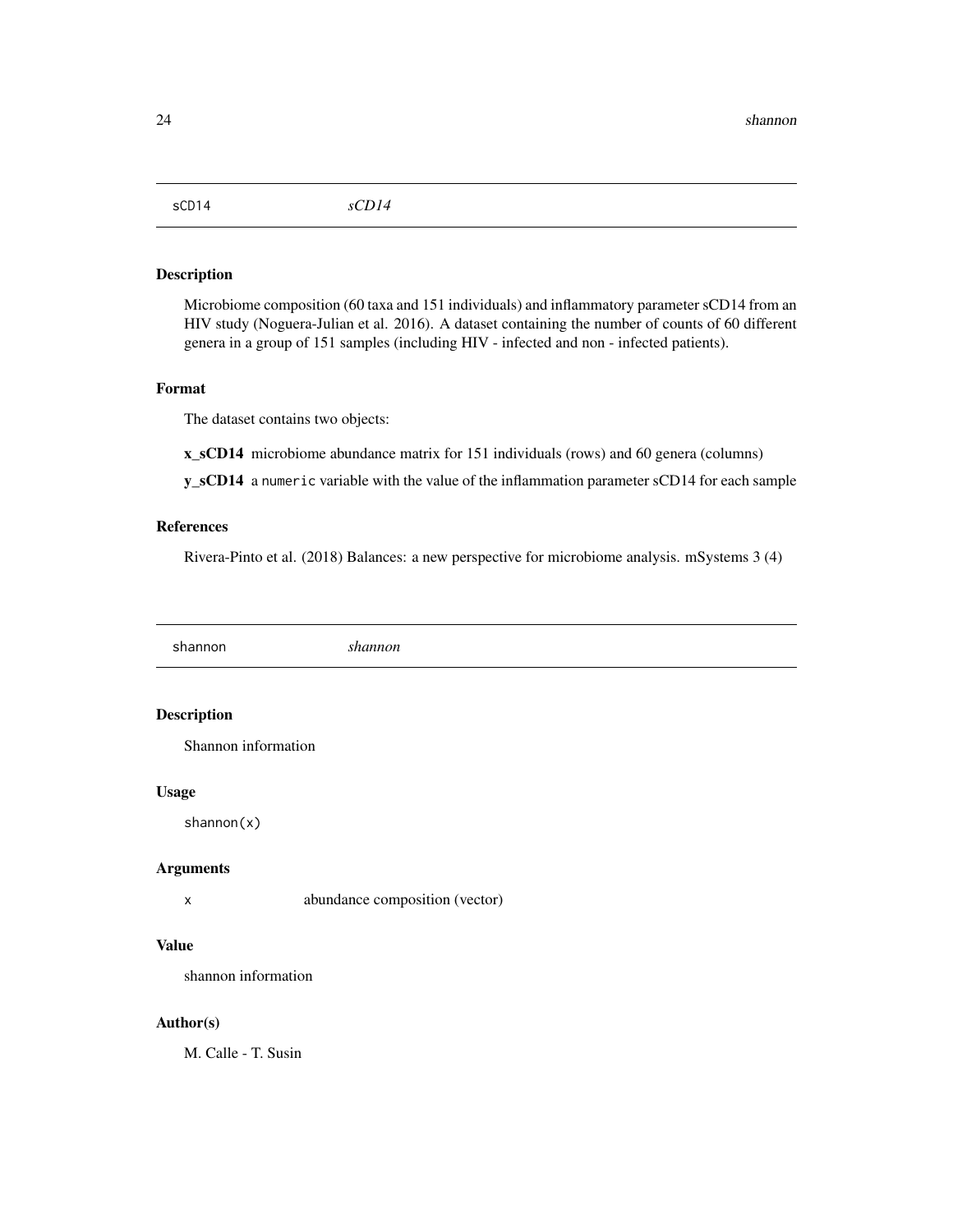# <span id="page-24-0"></span>shannon\_effnum 25

# Examples

data(HIV, package = "coda4microbiome") shannon(x\_HIV[1,])

shannon\_effnum *shannon\_effnum*

# Description

Shannon effective number of variables in a composition

# Usage

shannon\_effnum(x)

# Arguments

x abundance composition (vector)

# Value

shannon information

# Author(s)

M. Calle - T. Susin

# Examples

data(HIV, package = "coda4microbiome") shannon\_effnum(x\_HIV[1,])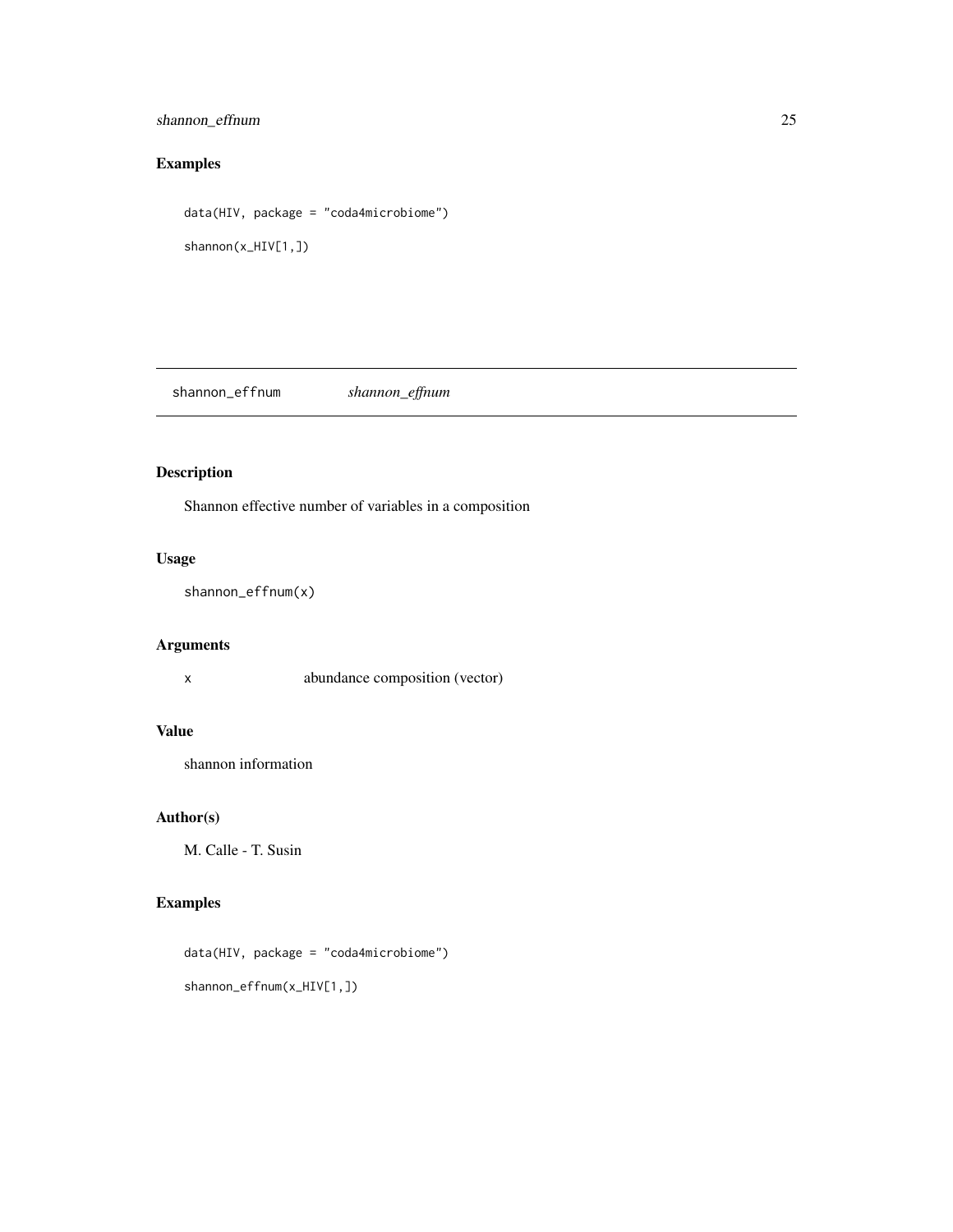<span id="page-25-0"></span>shannon\_sim *shannon\_sim*

# Description

Shannon similarity between two compositions

#### Usage

shannon\_sim(x, y)

#### Arguments

| abundance composition (vector) |
|--------------------------------|
| abundance composition (vector) |

# Value

shannon similarity (value between 0 and 1)

#### Author(s)

M. Calle - T. Susin

#### Examples

data(HIV, package = "coda4microbiome")

```
shannon_sim(x_HIV[1,],x_HIV[2,])
```
taxanames *ecam\_filtered*

#### Description

Microbiome composition at genus level from Early childhood and the microbiome (ECAM) study (Bokulich et al. 2016). Metadata and microbiome data were downloaded from https://github.com/caporasolab/longitudinal-notebooks. Filtered data contains information on 42 children and 37 taxa.

#### Format

The dataset contains three objects:

x\_ecam microbiome abundance matrix in long format (873 rows) and 37 genera (columns)

taxanames vector containing the taxonomy of the 37 taxa

metadata matrix with information on the individuals at the observation time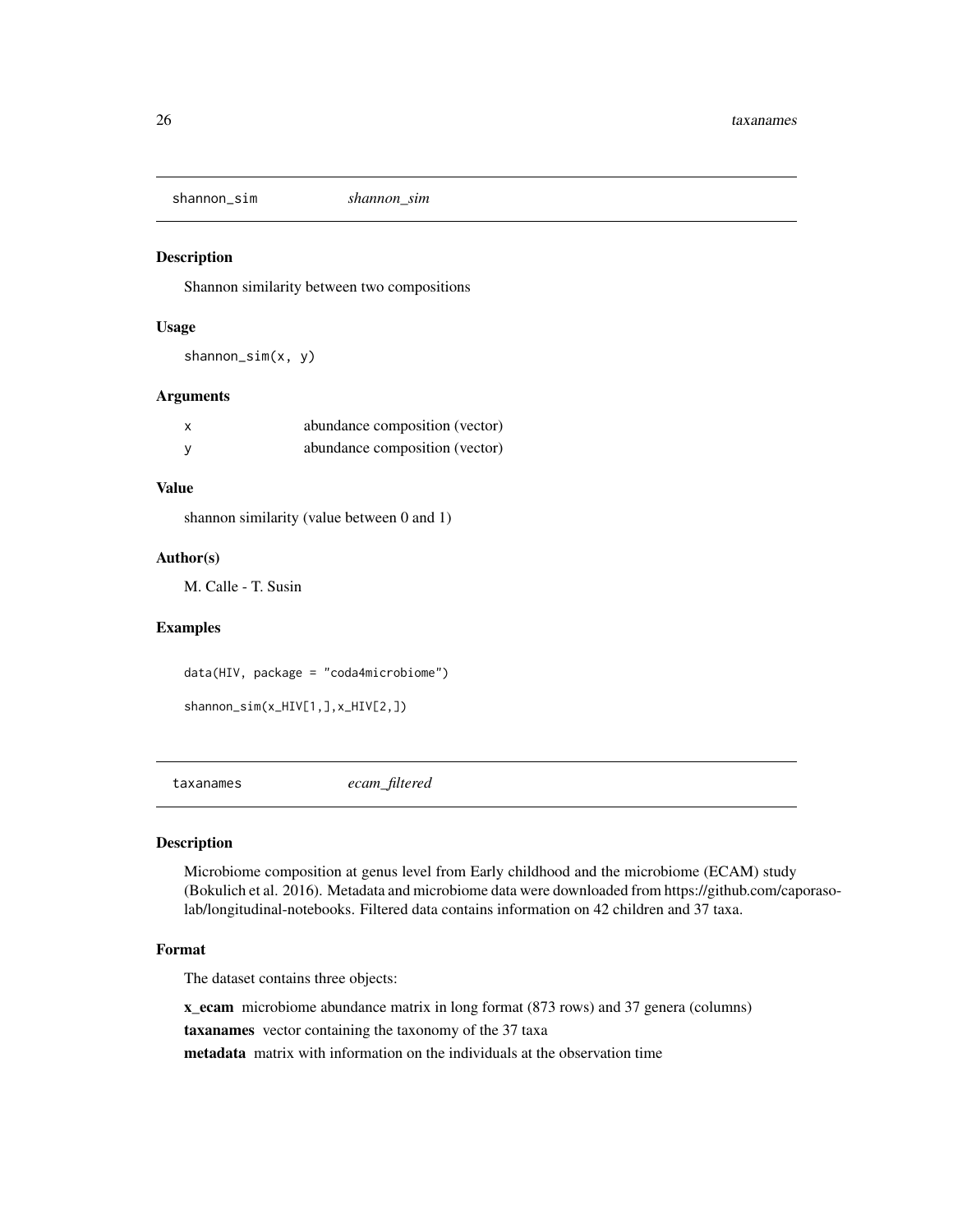#### <span id="page-26-0"></span>x\_Crohn 27

#### References

Bokulich et al. (2016). Antibiotics, birth mode, and diet shape microbiome maturation during early life. Sci Transl Med 8:343

x\_Crohn *Crohn*

#### Description

Microbiome composition at genus level from a Crohn's disease study: 48 taxa and 975 individuals (662 patients with Crohn's disease and 313 controls)

#### Format

The dataset contains two objects:

- x\_Crohn microbiome abundance matrix for 975 individuals (rows) and 48 genera (columns)
- y\_Crohn a factor, indicating if the sample corresponds to a case (*CD*) or a control (*no*).

#### References

doi: [10.1016/j.chom.2014.02.005](https://doi.org/10.1016/j.chom.2014.02.005)

x\_ecam *ecam\_filtered*

#### Description

Microbiome composition at genus level from Early childhood and the microbiome (ECAM) study (Bokulich et al. 2016). Metadata and microbiome data were downloaded from https://github.com/caporasolab/longitudinal-notebooks. Filtered data contains information on 42 children and 37 taxa.

#### Format

The dataset contains three objects:

x\_ecam microbiome abundance matrix in long format (873 rows) and 37 genera (columns)

taxanames vector containing the taxonomy of the 37 taxa

metadata matrix with information on the individuals at the observation time

#### References

Bokulich et al. (2016). Antibiotics, birth mode, and diet shape microbiome maturation during early life. Sci Transl Med 8:343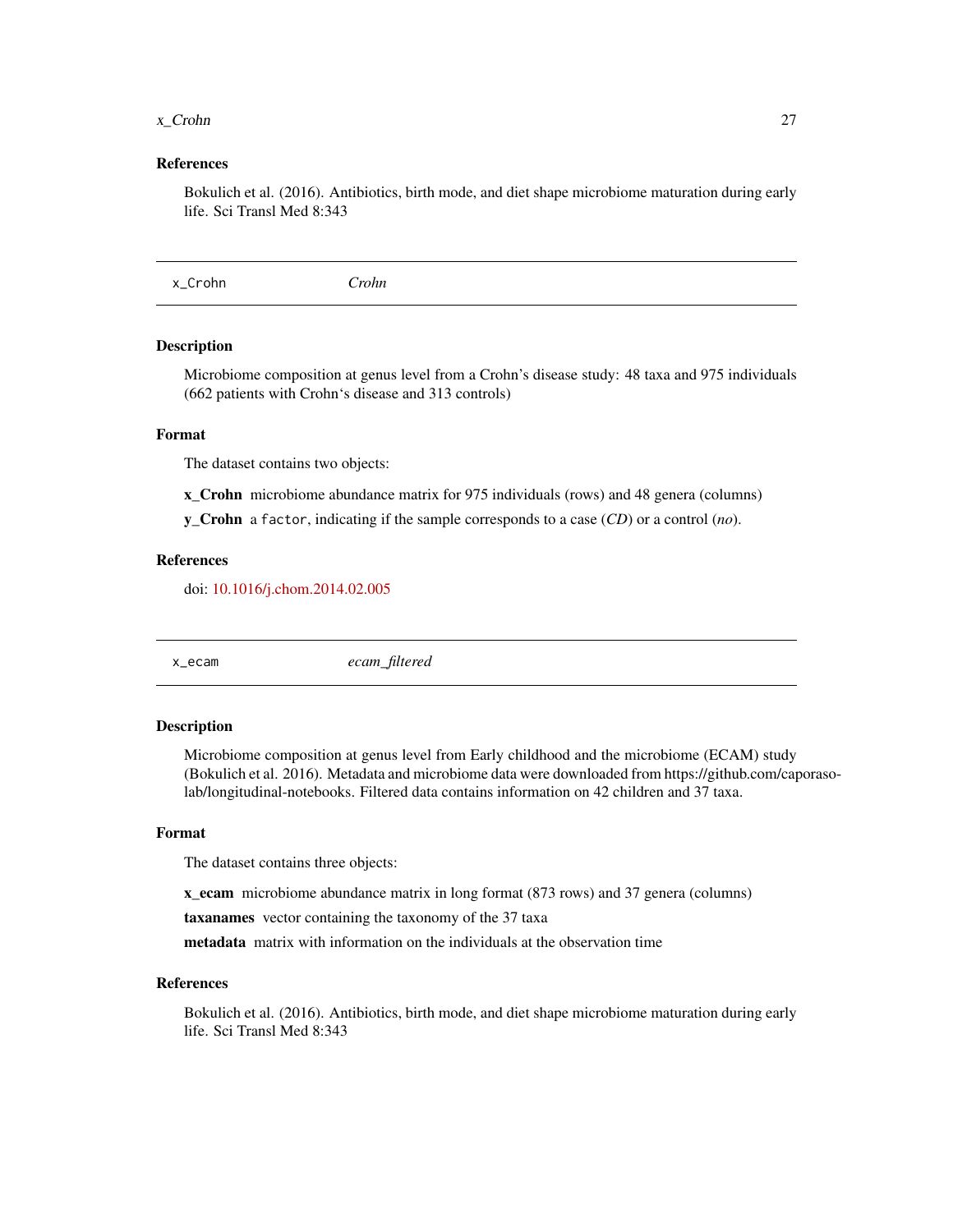<span id="page-27-0"></span>x\_HIV *HIV*

# Description

Microbiome abundances (60 taxa and 155 individuals) from an HIV study (Noguera-Julian et al. 2016).

# Format

The dataset contains three objects:

x\_HIV microbiome abundance matrix for 155 individuals (rows) and 60 genera (columns)

- y\_HIV a factor, specifying if the individual is HIV positive or (Pos) or negative (Neg).
- MSM\_HIV a factor, indicating sexual preferences: MSM (*Men who have Sex with Men*) or not (nonMSM).

#### References

doi: [10.1016/j.ebiom.2016.01.032](https://doi.org/10.1016/j.ebiom.2016.01.032)

| sCD14<br>x_sCD14 |
|------------------|
|------------------|

# Description

Microbiome composition (60 taxa and 151 individuals) and inflammatory parameter sCD14 from an HIV study (Noguera-Julian et al. 2016). A dataset containing the number of counts of 60 different genera in a group of 151 samples (including HIV - infected and non - infected patients).

#### Format

The dataset contains two objects:

x\_sCD14 microbiome abundance matrix for 151 individuals (rows) and 60 genera (columns)

y\_sCD14 a numeric variable with the value of the inflammation parameter sCD14 for each sample

#### References

Rivera-Pinto et al. (2018) Balances: a new perspective for microbiome analysis. mSystems 3 (4)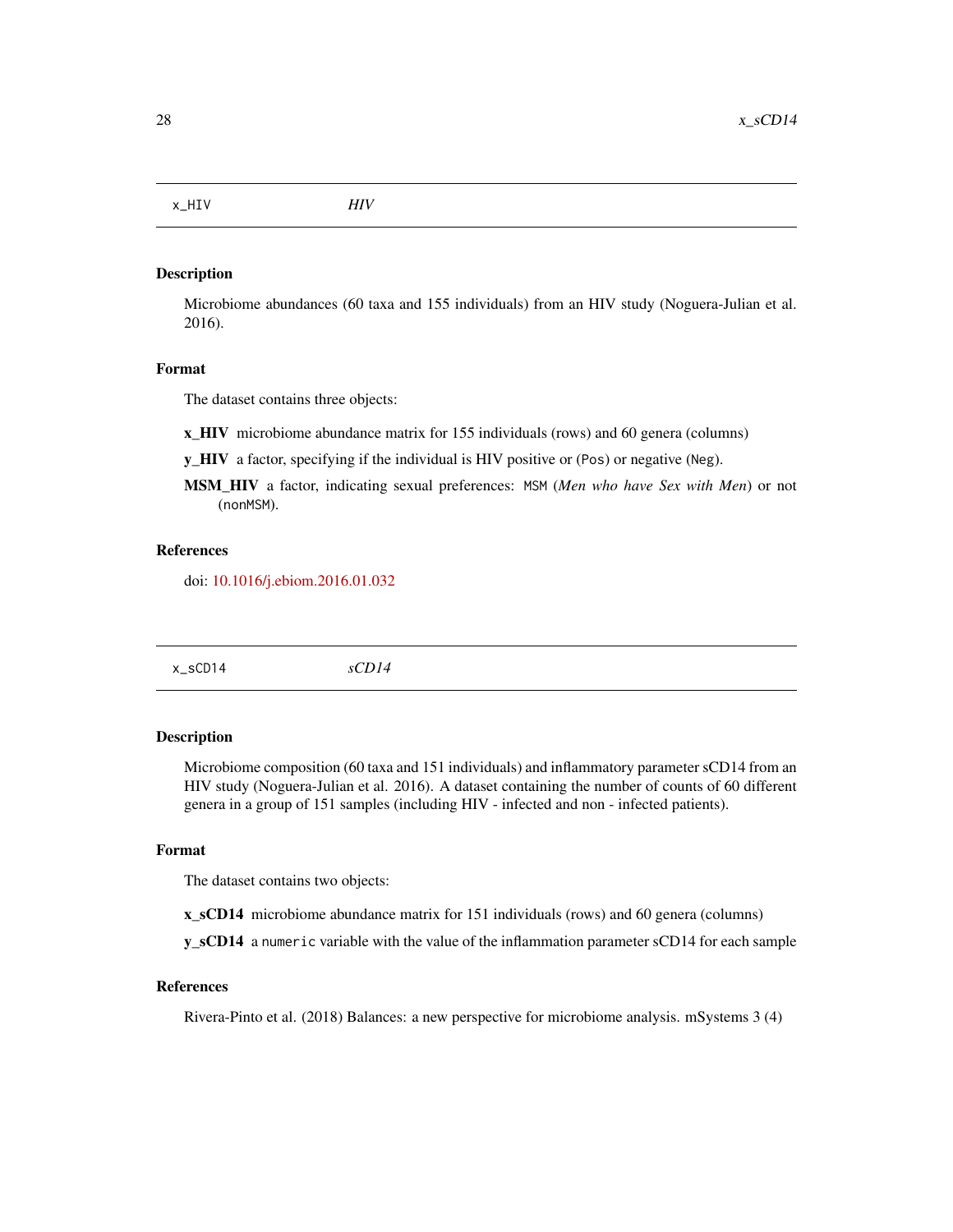<span id="page-28-0"></span>y\_Crohn *Crohn*

# Description

Microbiome composition at genus level from a Crohn's disease study: 48 taxa and 975 individuals (662 patients with Crohn's disease and 313 controls)

#### Format

The dataset contains two objects:

x\_Crohn microbiome abundance matrix for 975 individuals (rows) and 48 genera (columns)

y\_Crohn a factor, indicating if the sample corresponds to a case (*CD*) or a control (*no*).

# References

doi: [10.1016/j.chom.2014.02.005](https://doi.org/10.1016/j.chom.2014.02.005)

y\_HIV *HIV*

# Description

Microbiome abundances (60 taxa and 155 individuals) from an HIV study (Noguera-Julian et al. 2016).

#### Format

The dataset contains three objects:

- x\_HIV microbiome abundance matrix for 155 individuals (rows) and 60 genera (columns)
- y\_HIV a factor, specifying if the individual is HIV positive or (Pos) or negative (Neg).
- MSM\_HIV a factor, indicating sexual preferences: MSM (*Men who have Sex with Men*) or not (nonMSM).

#### References

doi: [10.1016/j.ebiom.2016.01.032](https://doi.org/10.1016/j.ebiom.2016.01.032)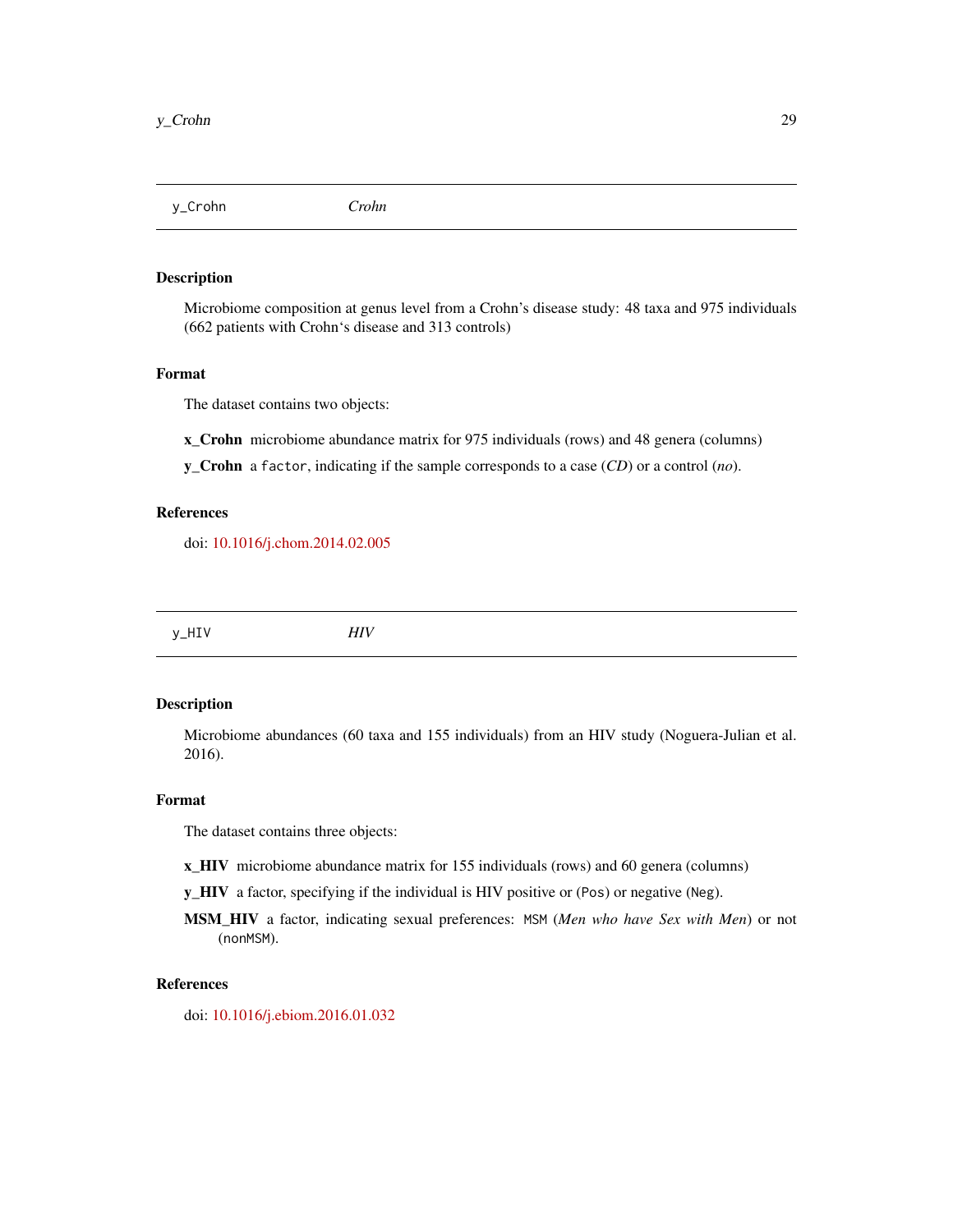<span id="page-29-0"></span>y\_sCD14 *sCD14*

## Description

Microbiome composition (60 taxa and 151 individuals) and inflammatory parameter sCD14 from an HIV study (Noguera-Julian et al. 2016). A dataset containing the number of counts of 60 different genera in a group of 151 samples (including HIV - infected and non - infected patients).

#### Format

The dataset contains two objects:

x\_sCD14 microbiome abundance matrix for 151 individuals (rows) and 60 genera (columns)

y\_sCD14 a numeric variable with the value of the inflammation parameter sCD14 for each sample

#### References

Rivera-Pinto et al. (2018) Balances: a new perspective for microbiome analysis. mSystems 3 (4)